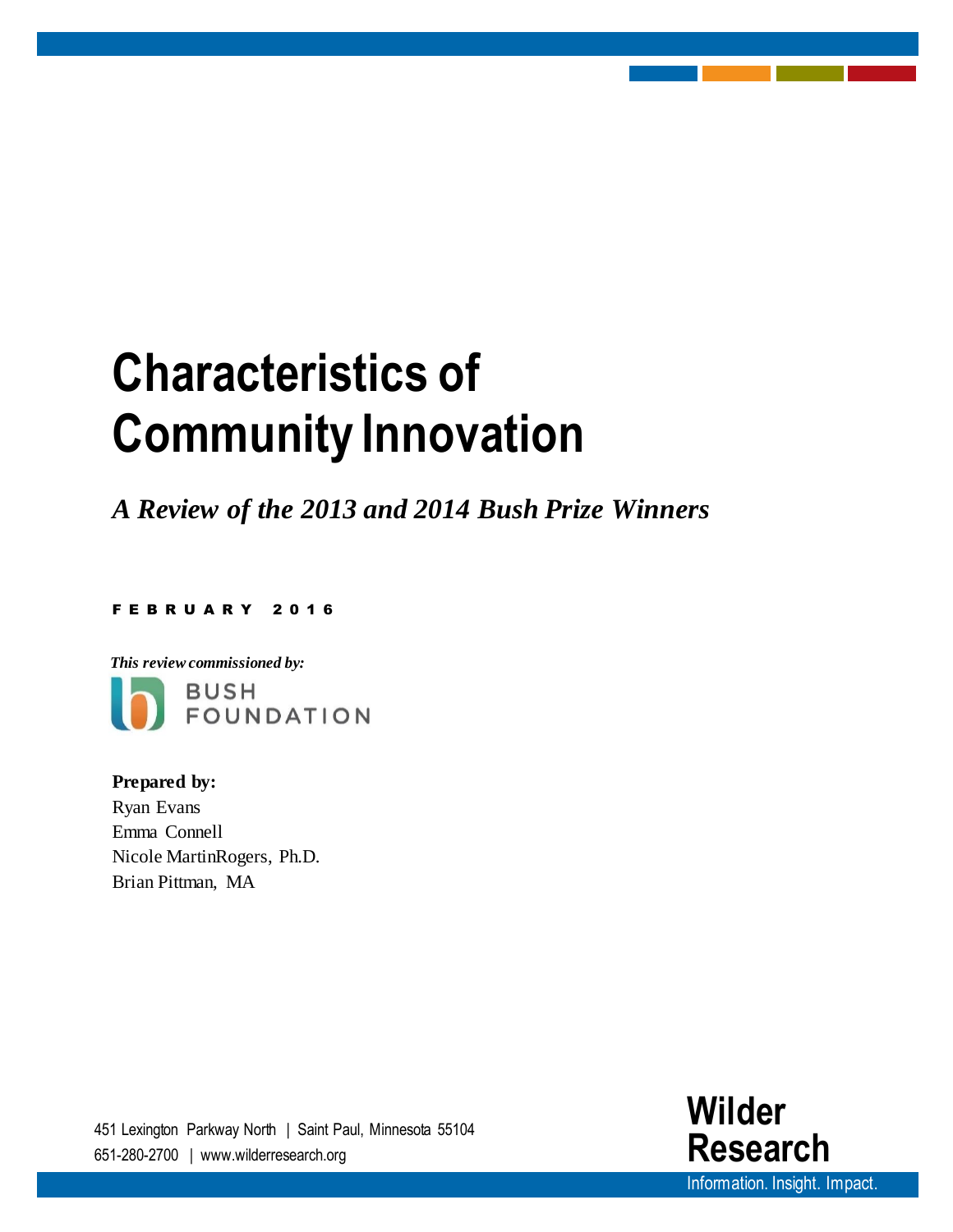## Contents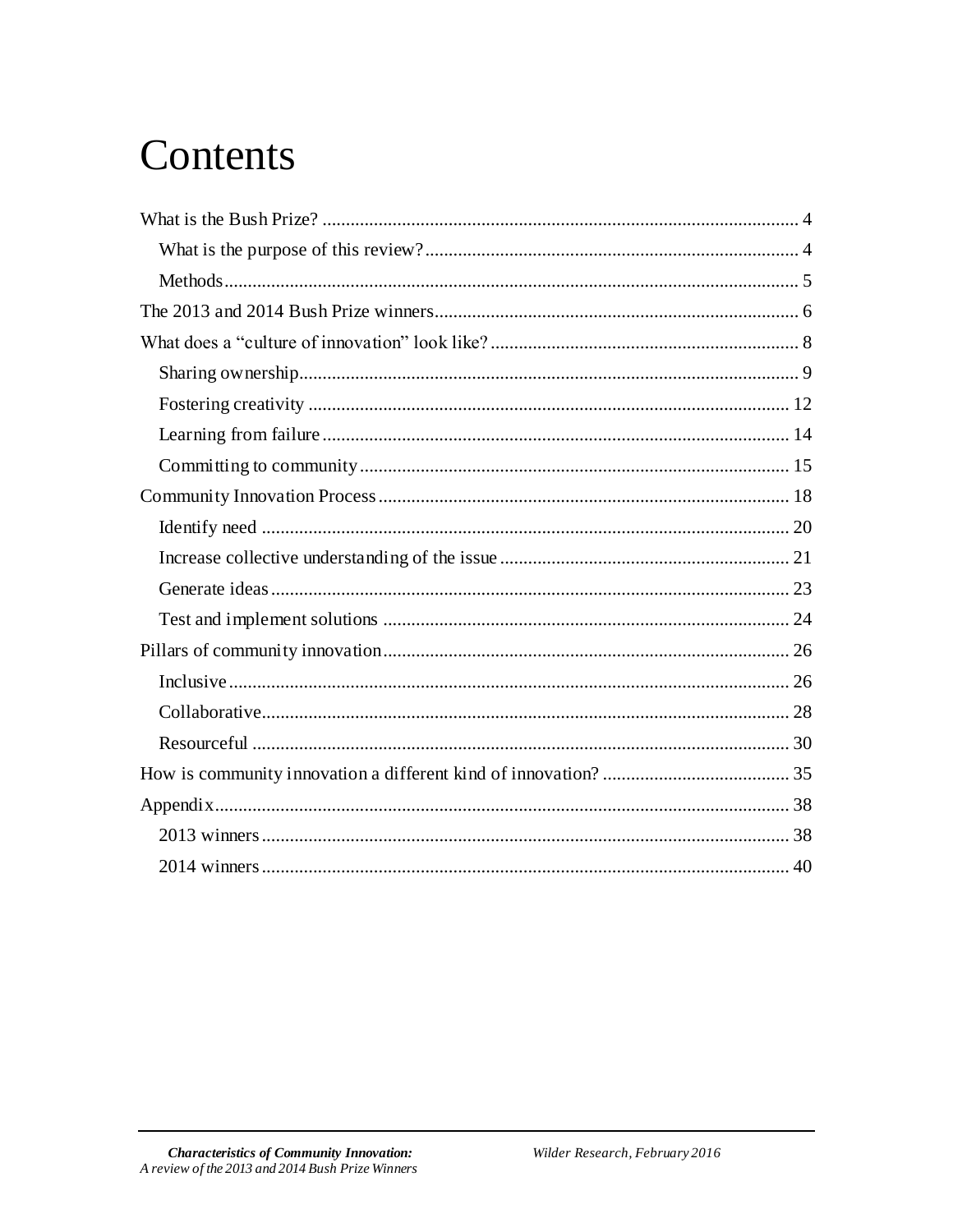# Figures

| 1.  |                                                                                  |
|-----|----------------------------------------------------------------------------------|
| 2.  | Bush Prize winners that noted the importance of various aspects of sharing       |
| 3.  | Bush Prize winners that noted the importance of various aspects of fostering     |
| 4.  | Bush Prize winners that noted the importance of various aspects of learning from |
| 5.  | Bush Prize winners that noted the importance of various aspects of committing to |
| 6.  |                                                                                  |
| 7.  |                                                                                  |
| 8.  |                                                                                  |
| 9.  |                                                                                  |
| 10. |                                                                                  |
|     |                                                                                  |
|     |                                                                                  |
|     |                                                                                  |
|     |                                                                                  |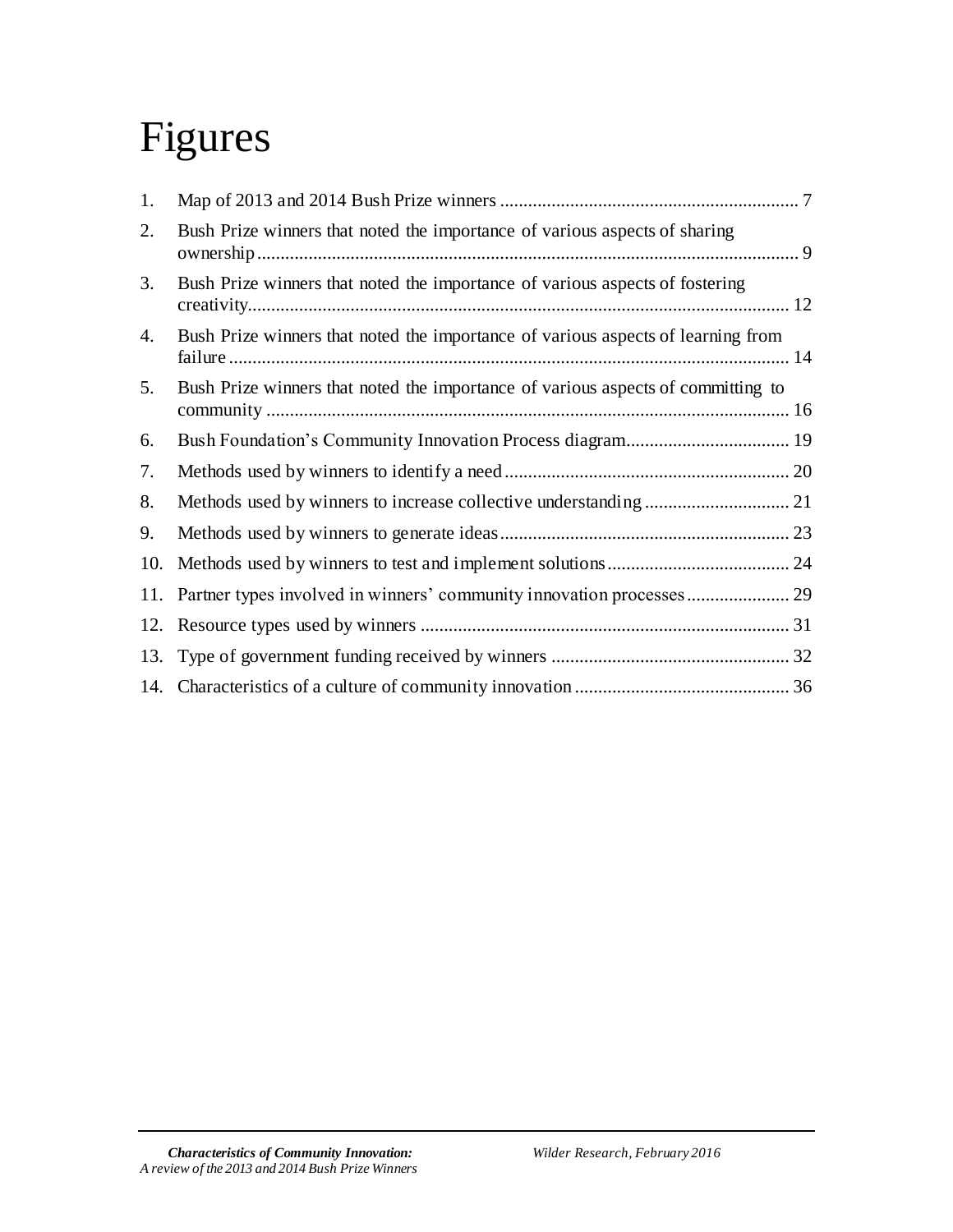# Acknowledgments

Wilder Research thanks the leaders and stakeholders from the 2013 and 2014 Bush Prize winners who offered their time and insights for this review. Without their participation, this review could not have been completed. We also extend our gratitude to the Bush Foundation Community Innovation team for their partnership in this review.

The following staff members from the Bush Foundation and Wilder Research contributed to this review.

| <b>Bush Foundation</b>    | <b>Wilder Research</b> |
|---------------------------|------------------------|
| Amy Anderson              | Jackie Aman            |
| Maggie Arzdorf-Schubbe    | <b>Steven Aviles</b>   |
| <b>Alison Barmann</b>     | Jennifer Bohlke        |
| Duchesne Drew             | Jackie Campeau         |
| Mandy Ellerton            | Marilyn Conrad         |
| Jennifer Ford Reedy       | Amanda Eggers          |
| Venessa Fuentes           | Madeleine Hansen       |
| Aya Johnson               | Denise Huynh           |
| Naaima Khan               | Heather Johnson        |
| Molly Matheson Gruen      | Sera Kinoglu           |
| Rachel Orville            | Sophak Mom             |
| Dameun Strange            | <b>Ron Mortenson</b>   |
| Avi Viswanathan           | Stephanie Peterson     |
| Dominick Washington       | Dan Swanson            |
| Coya White Hat-Artichoker | Kerry Walsh            |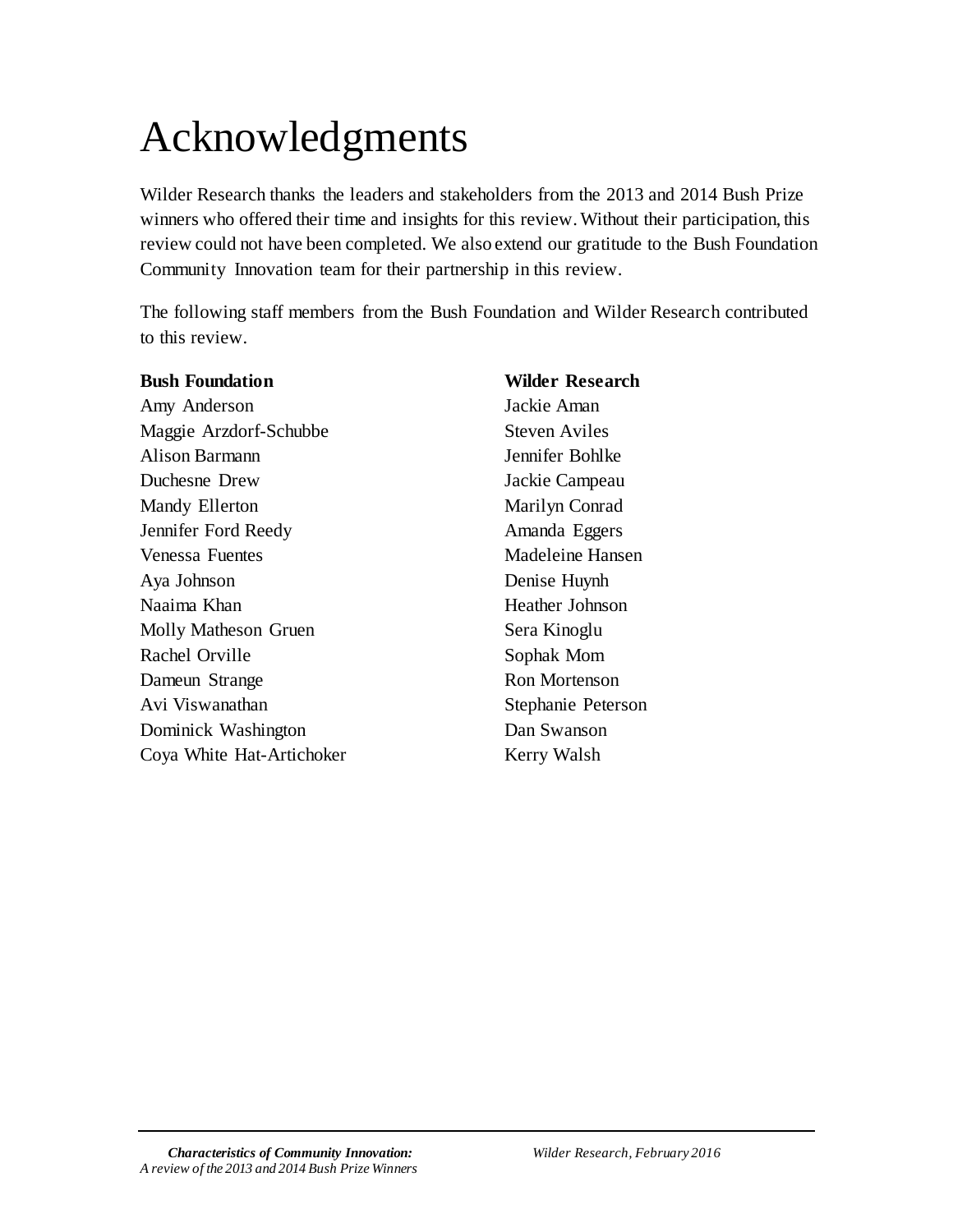# <span id="page-4-0"></span>What is the Bush Prize?

The Bush Prize for Community Innovation is an annual award that honors and supports innovative organizations with a track record of making great ideas happen. Winners are selected for their pattern of innovative solutions; pattern of using inclusive, collaborative, and resourceful processes; and leadership that fosters a culture of innovation. They receive a package of recognition, including a flexible grant of 25 percent of the organization's last fiscal year budget, up to \$500,000. The Bush Prize is part of the Bush Foundation's Community Innovation program, designed to inspire and support communities to create innovative solutions to their challenges. Each year, the Bush Foundation selects Bush Prize winners from the geographic region it serves: Minnesota, North Dakota, South Dakota, and the 23 Native nations that share the same geography.

## <span id="page-4-1"></span>**What is the purpose of this review?**

The purpose of this review is to share the processes and elements of organizational culture that help organizations in their pursuit of community innovations. Our hope is that by providing examples and analyzing themes within this review of how the 18 Bush Prize winners from 2013 and 2014 achieved their innovations and foster a culture of innovation, readers will have a greater understanding of the factors and approaches that are common among organizations that have demonstrated a pattern of community innovation.

The findings from this review may inform future Community Innovation program refinements, including updates to the Community Innovation Process diagram, adjustment in the Community Innovation team's grantmaking approach, and refinements to the team's support of grantee problem-solving efforts. This review highlights common findings and themes we identified among the Bush Prize winners regarding the following research questions:

- What does a culture of innovation look like? How does leadership help to create a culture of innovation?
- What is the process that achieved a community innovation? Who was involved? How are issues identified? What community assets are used? In what ways is the process inclusive, collaborative, and resourceful?
- How is community innovation different or distinct from other kinds of innovation?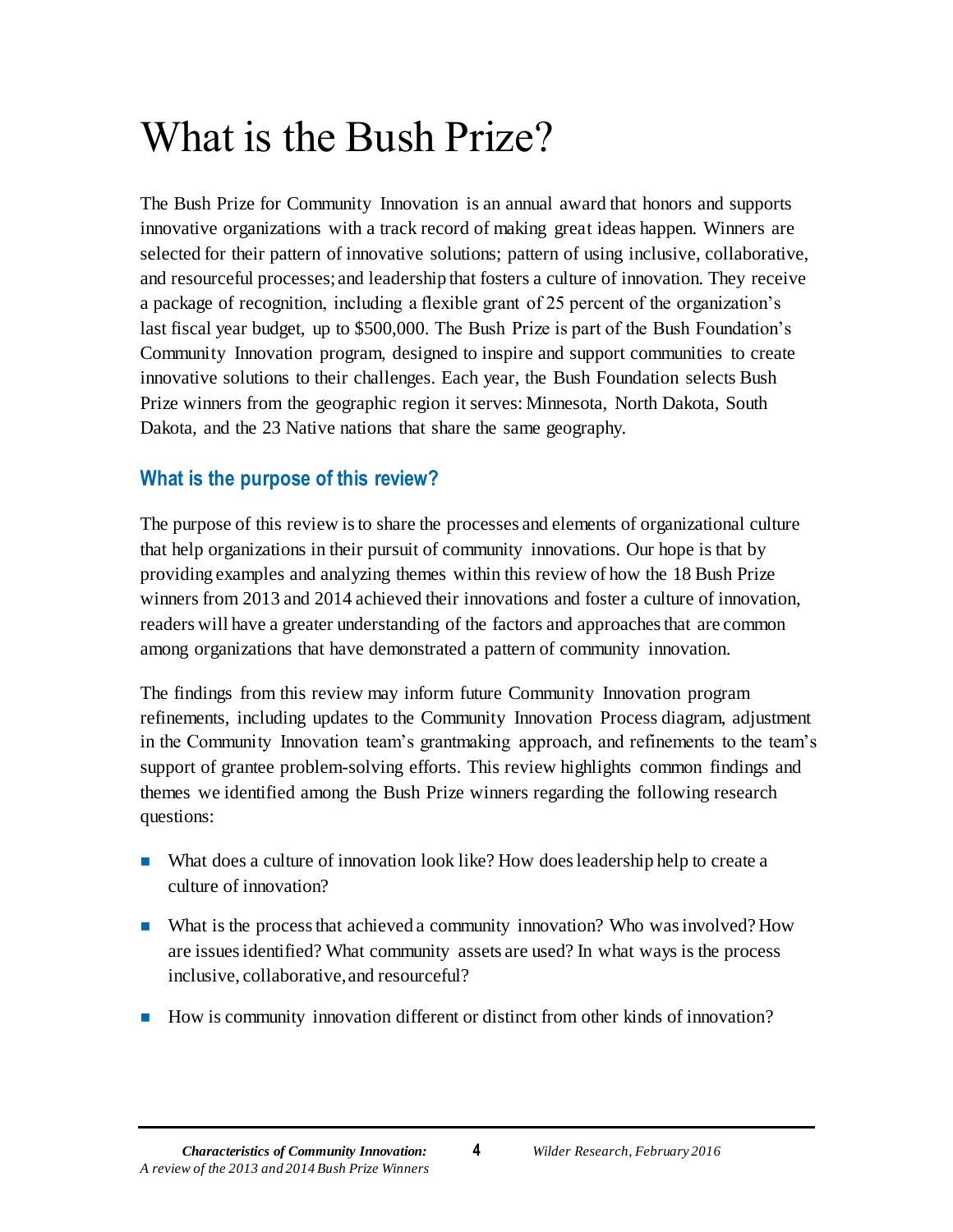## <span id="page-5-0"></span>**Methods**

As a part of this review, Wilder Research conducted a series of interviews with each of the 2013 and 2014 Bush Prize winners. Specifically, we conducted interviews with organizational leaders and key stakeholders they identified. The leaders we interviewed most often serve their organizations as Executive Directors, CEOs, and Presidents. In some cases, group interviews were conducted with multiple leaders at a single organization (for example, for one winner, we conducted a group interview with their Executive Director and Director of Advancement); we conducted group interviews for three of the 2013 winners and four of the 2014 winners. For 2013 winners, Wilder Research interviewed three stakeholders per winner; for 2014 winners, we interviewed two stakeholders per winner (with the exception of one winner for whichWilder Research was only able to connect with one stakeholder). Wilder Research also reviewed internal documentation provided by the Bush Prize winners that they deemed important for understanding their community innovation, such as strategic planning documents, organizational charts, and evaluation frameworks and reports.

It should be noted that interviews with the 2013 and 2014 Bush Prize winners had different areas of focus: while the 2013 interviews focused much more on the winners' processes, the 2014 interviews also focused on what a culture of innovation looks like. Because of that, certain components of this report may rely more heavily on one set of interviews than the other. Interviews from the 2013 Bush Prize winners and stakeholders were retroactively analyzed using the framework developed when analyzing the 2014 interviews, where applicable.

Lastly, this review illuminates how 2013 and 2014 Bush Prize winners achieved their innovations. Much of our conversations with winners and their stakeholders provided anecdotal evidence pointing to their innovations being more effective, equitable, or sustainable than existing/previous approaches, but only a few winners have conducted their own evaluations.Conducting original evaluations of winners' innovations or reviewing their existing evaluations was not in the scope of this project.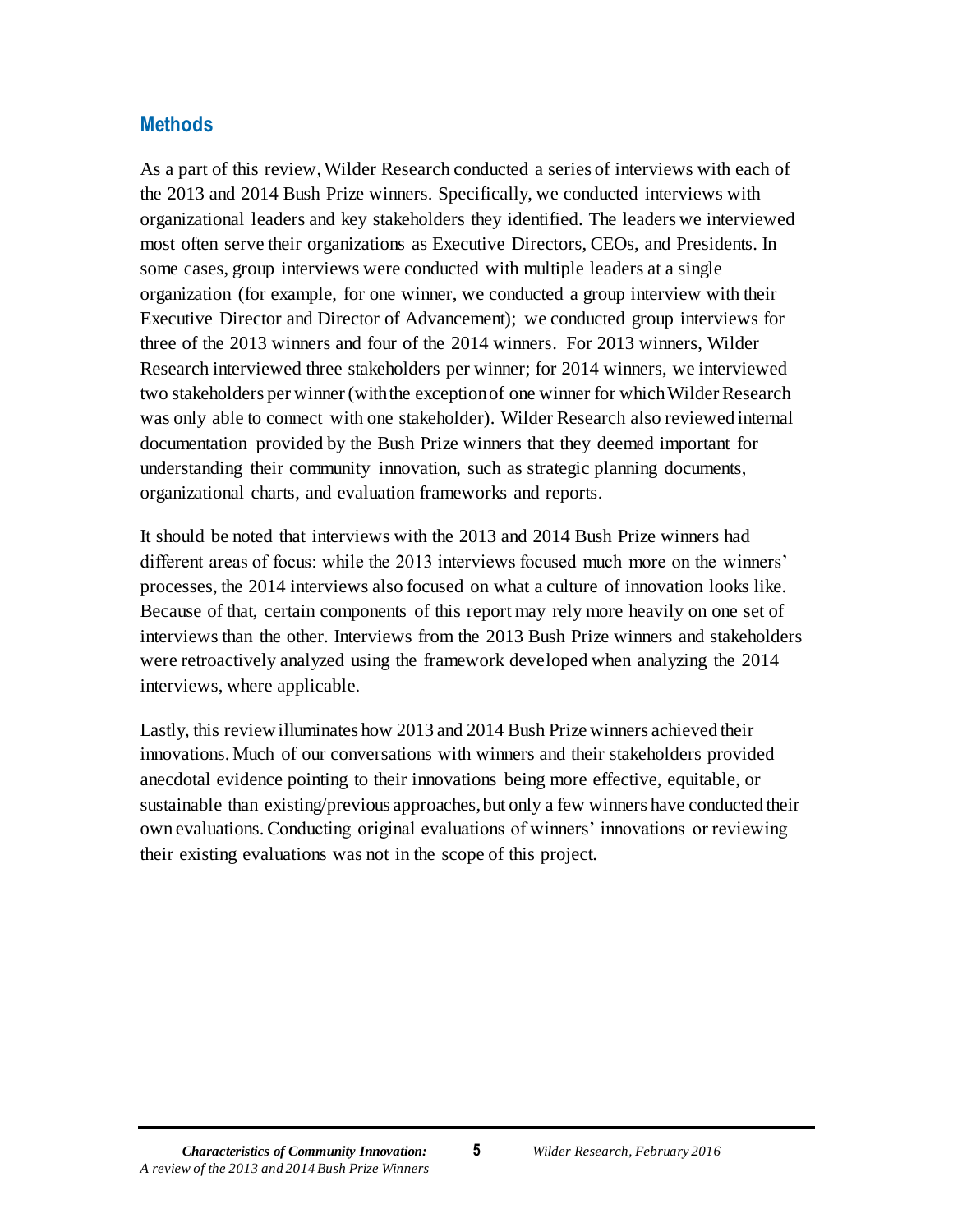## <span id="page-6-0"></span>The 2013 and 2014 Bush Prize winners

A brief description of the Bush Prize winners and examples of the work they are engaged in can be found in the appendix.

### **2013 winners**

**Anu Family Services**  St. Paul, MN Field: Foster care, child welfare and well-being

**Behavior Management Systems** Rapid City, SD Field: Mental health

**Cloquet Area Fire District** Cloquet, MN Field: Fire protection and emergency services

**Community Violence Intervention Center** Grand Forks, ND Field: Community violence prevention and intervention

**Four Bands Community Fund**  Cheyenne River Indian Reservation Field: Finance, economic development

## **2014 winners**

**Cannon River Watershed Partnership** Northfield, MN Field: Environment preservation, water quality

**Community of Care** Arthur, ND Field: Older adults in rural areas

**Destination Rapid City** Rapid City, SD Field: Economic development

**Domestic Violence Crisis Center** Minot, ND Field: Domestic violence intervention

**Face It TOGETHER Sioux Falls** Sioux Falls, SD Field: Addiction management and care **Great Plains Food Bank**  Fargo, ND Field: Hunger relief, food access

**Juxtaposition Arts** Minneapolis, MN Field: Arts, youth development, city planning

**Northern Plains Sustainable Agriculture Society** La Moure, ND Field: Agriculture, seed breeding

**Project PRIME** Rapid City, SD Field: K-12 math education, higher education

**First Peoples Fund** Rapid City, SD Field: Arts, cultural preservation

**Lanesboro Arts** Lanesboro, MN Field: Arts, community development

**Legal Services of North Dakota** Bismarck, ND Field: Legal services and assistance

**Native American Community Development Institute** Minneapolis, MN Field: Community development, arts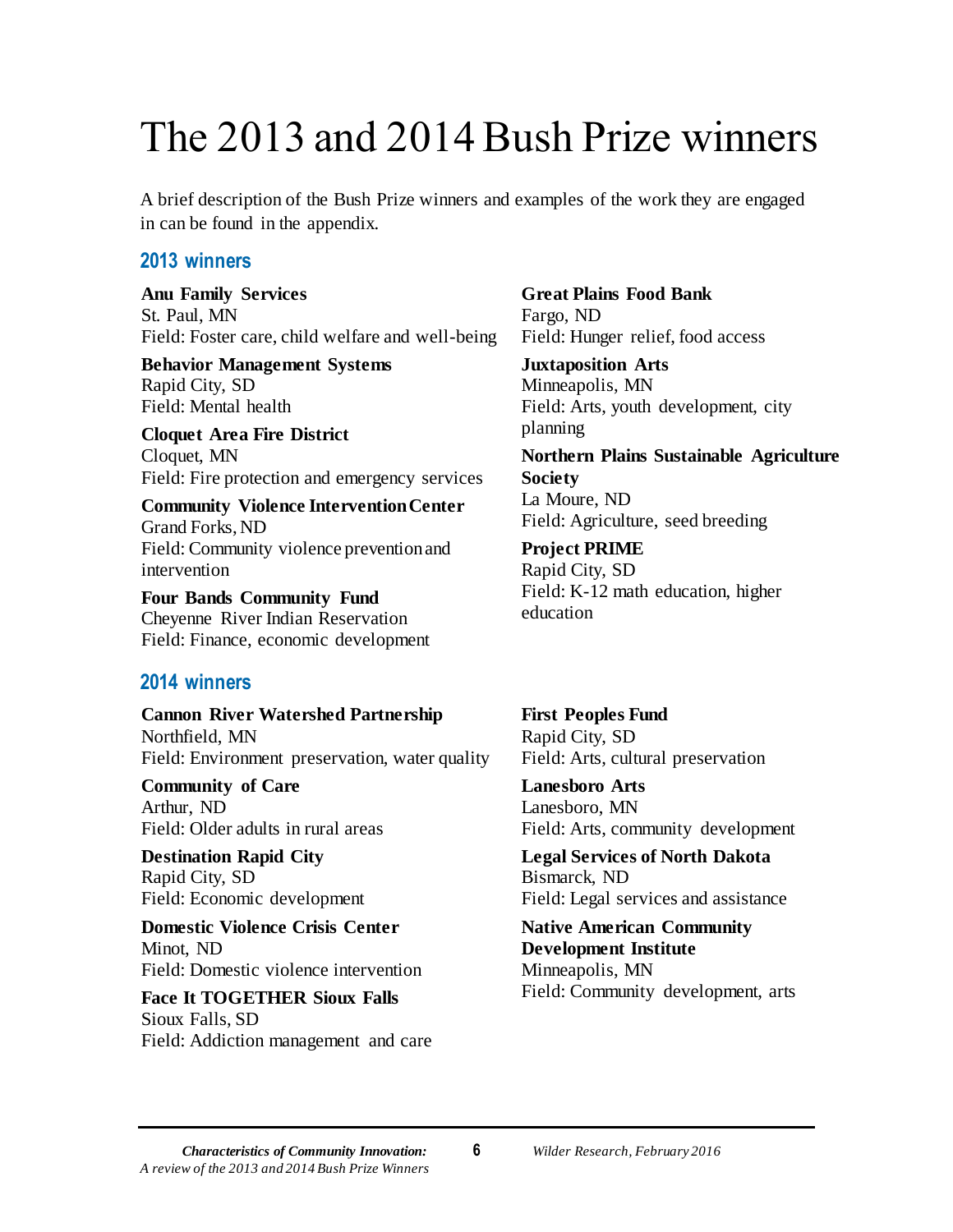Figure 1 illustrates where the Bush Prize winners are located. Although the winners are spread across the Bush Foundation's service area, there are concentrations in Rapid City, South Dakota, and the Twin Cities in Minnesota.



#### <span id="page-7-0"></span>**1. Map of 2013 and 2014 Bush Prize winners**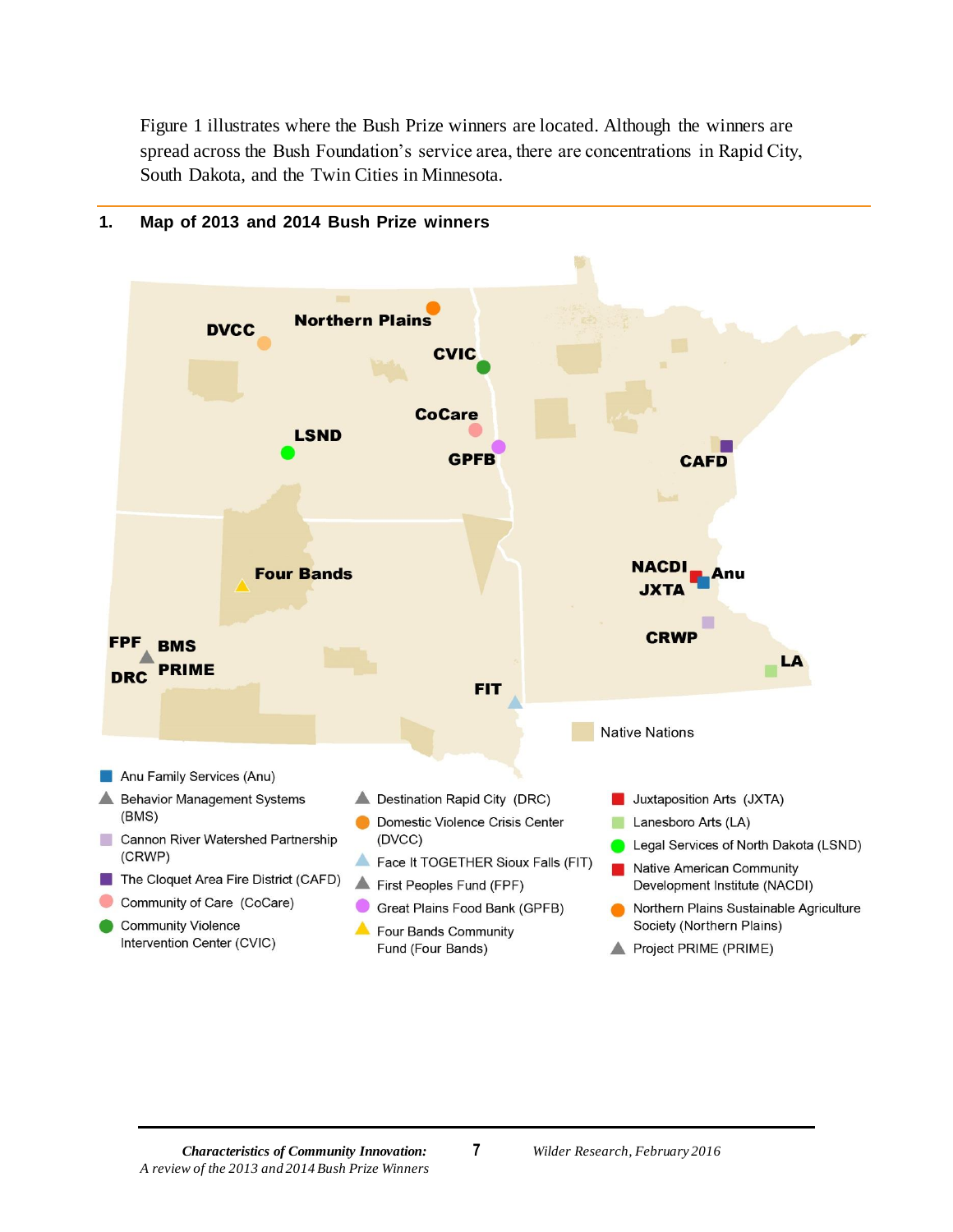# <span id="page-8-0"></span>What does a "culture of innovation" look like?

The Bush Prize is given to organizations that exhibit a culture of innovation, which is understood by the Bush Foundation as internal characteristics, values, and systems that make it possible for an organization to produce a pattern of innovative solutions. Through interviews with Bush Prize winners and stakeholders, Wilder Research developed four characteristics of a culture of innovation. This section of the report provides a foundation for understanding these characteristics, and how winners exemplify them. The characteristics of a culture of innovation include:

- **Sharing ownership**, which happens through listening, building relationships, and recognizing expertise
- **Fostering creativity**, which happens through welcoming ideas, and being proactive about vetting and pursuing them
- **Learning from failure**, which happens through reframing risk, emphasizing learning in instances of failure, and continuing despite setbacks
- **Committing to community**, which happens through developing shared community vision, and representing the community

## *How does leadership influence a culture of innovation?*

An integral part of a culture of innovation is how an organization is led. Bush Prize winners and their stakeholders alike gave credit to leadership for their role in creating a culture of innovation in their organizations, collaboratives and partnerships, and communities. Findings regarding a culture of innovation and how leadership promotes such a culture are presented jointly in this section of the review.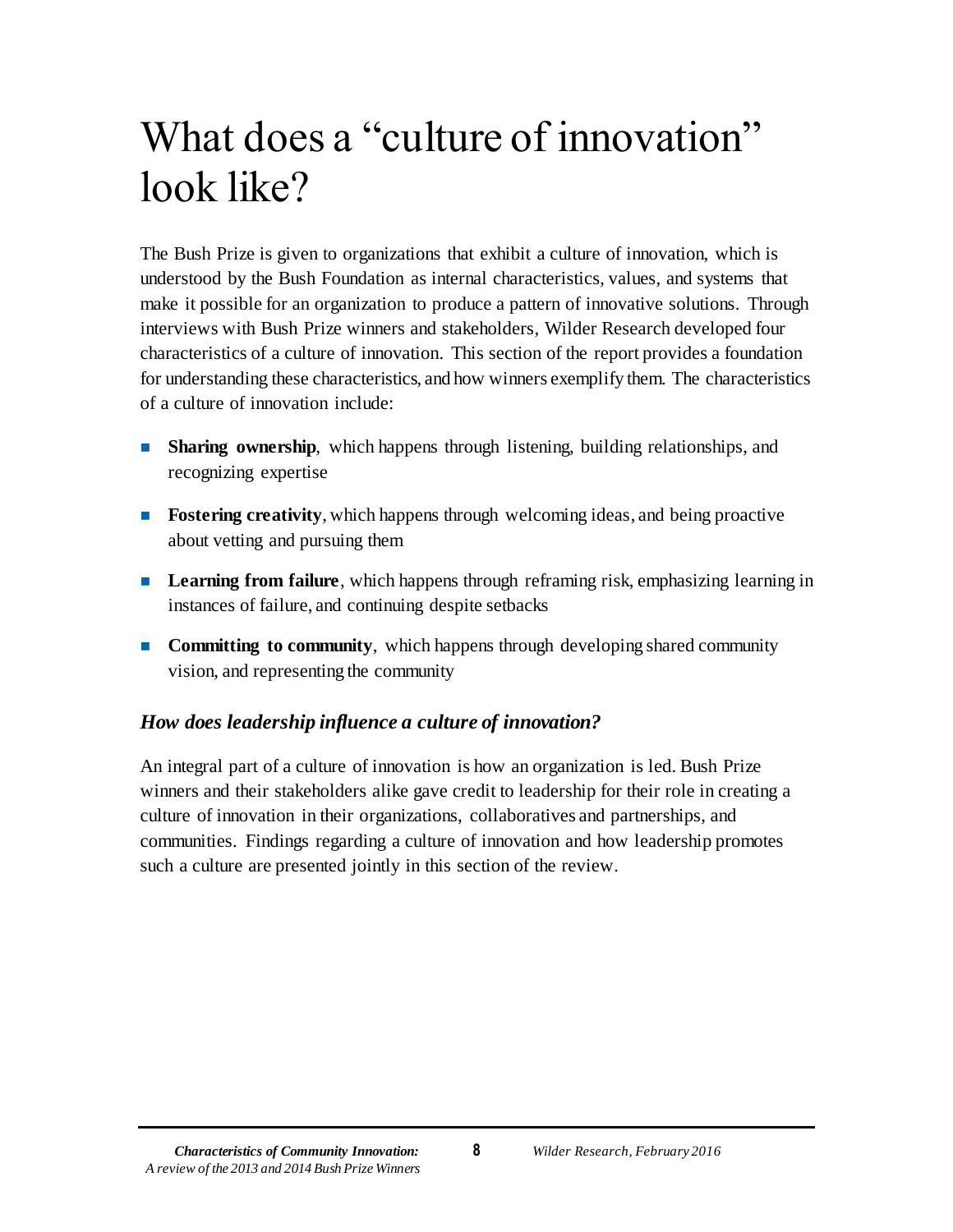## <span id="page-9-0"></span>**Sharing ownership**

Sharing ownership with community members, partners, and internally among staff members results in an innovation that is community-owned. Bush Prize winners share ownership of their innovations by listening, building relationships, and recognizing the expertise of stakeholders involved in achieving their innovation (Figure 2).

| sharing ownership      |      |      |                          |
|------------------------|------|------|--------------------------|
|                        | 2013 | 2014 | <b>Total</b><br>$(N=18)$ |
| Listening              | 9    | 9    | 18                       |
| Building relationships | 8    | 9    | 17                       |
| Recognizing expertise  |      | 6    | 13                       |

## <span id="page-9-1"></span>**2. Bush Prize winners that noted the importance of various aspects of**

## *Listening*

The importance of listening for an effective community innovation process was noted by all 18 Bush Prize winners, with a Community of Care leader saying, "You have to be a good listener, to listen to those who live here and what their needs are." Through listening, it was noted, the leaders of Bush Prize winner organizations gained the trust of stakeholders and partners, resulting in a more meaningful and effective community innovation process.

*If you don't have empathy or listen to what someone else has to say or what someone's going through, that's going to cause issues. – Legal Services of North Dakota stakeholder*

Developing trust through listening also allows constituents to begin to view the winner organization as a safe space to voice their opinions and community needs. This dynamic supports the creation of a culture where winners are continually able to identify and address needs that arise in their communities. For example, Native American Community Development Institute hosts a monthly engagement series that is open to the public, and a leader said that "people come to rely on it as an opportunity to come together and create new initiatives." By building a reputation of listening to their constituents, a Face It TOGETHER Sioux Falls leader likewise mentioned that members of their community "knew that they could come [to Face It TOGETHER Sioux Falls] and say, 'There's a need here. Can you help us figure this out?'"

Listening can be challenging due to the complexity it adds to the process. Winners noted that considering additional perspectives in decision-making can slow the work. However, a Cannon River Watershed Partnership leader stated the importance of honoring all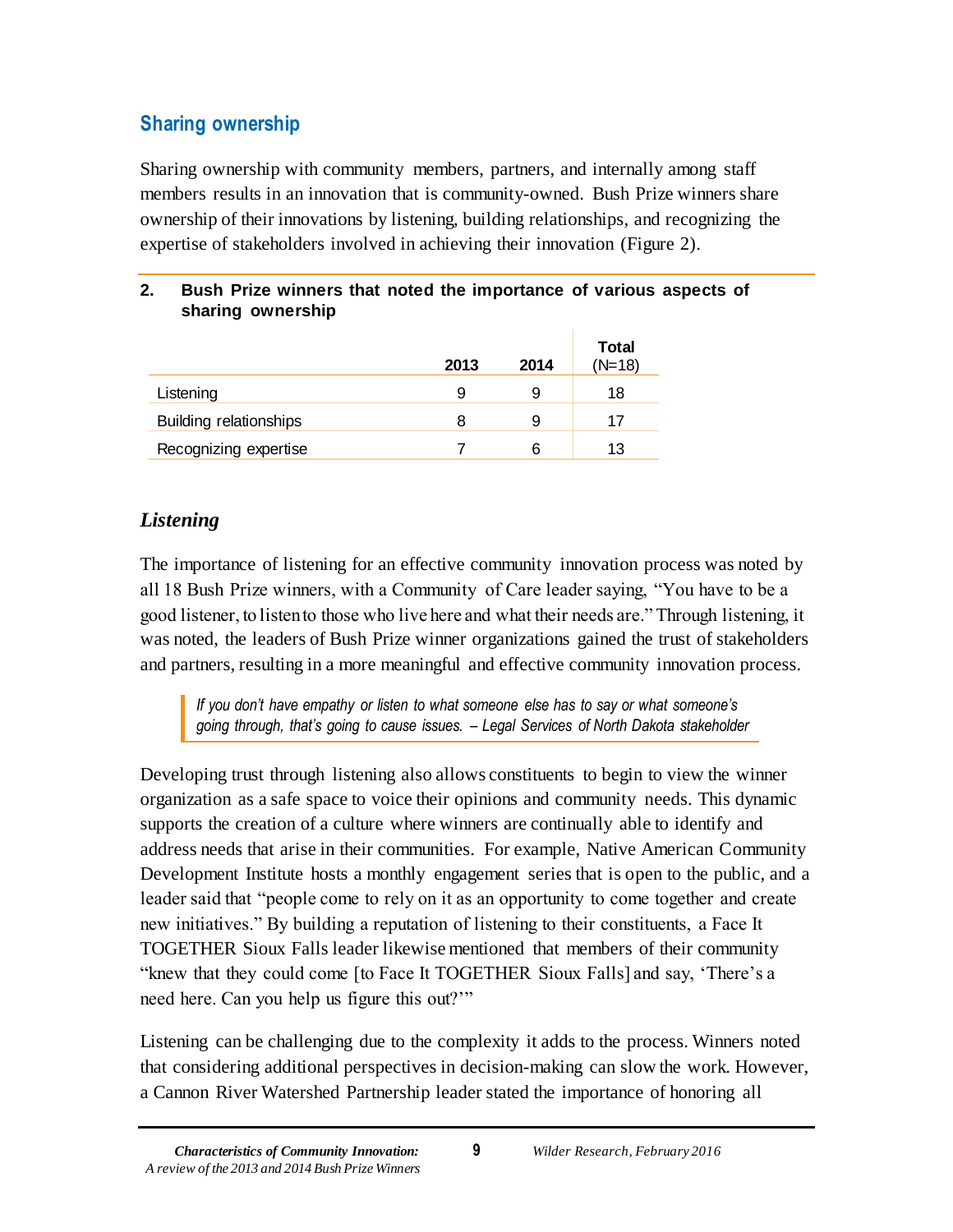community members' viewpoints, even those that they disagree with, saying, "Ultimately they're a part of the community and a part of the solution."

*There's this constant juggling of taking in new information, assessing, and prioritizing. – Face It TOGETHER Sioux Falls stakeholder*

## *Building relationships*

Building relationships is another way in which winners share ownership, with 17 of 18 Bush Prize winners mentioning its importance. A Lanesboro Arts leader stated that "relationship building is the most vital thing you can do to see yourself as a leader or be seen as a leader." Leaders from Domestic Violence Crisis Center and Cannon River Watershed Partnership extolled the benefits of building relationships with community members, suggesting that word-of-mouth communication from constituents who care about their work can result in increased effectiveness.

*Any time you bring people in and they buy in to your project, that's a positive because they go out in the community and talk to friends and coworkers. – Domestic Violence Crisis Center leader* 

*A project needs a champion. Often a project that's successful has one or two people who are not necessarily the leader but somebody who is thoughtful and asks the right questions, who pushes to keep the project moving forward when it stalls. They're asking key things of their neighbors or they're willing to talk to their neighbors. – Cannon River Watershed Partnership leader*

Winners primarily build relationships through conversations with community members, potential partners, and others necessary to achieve their innovations. According to winners, these conversations include at least some discussion of the innovation toward which winners are striving. In pursuit of their innovation, a Destination Rapid City leader talked with "every American Legion, Kiwanis club, senior retirement center, city council person." Relationship building was seen as a useful skill for leaders of community innovation processes to possess, with a Community Violence Intervention Center stakeholder saying, "[Community Violence Intervention Center leader] is a very dynamic and open person, a real natural relationship-builder."

Strong internal relationships are also important to a culture of innovation. A Domestic Violence Crisis Center leader suggested that "you have to have good lines of communication with the staff and board." The benefit of strong relationships with partners was also noted, with a Legal Services of North Dakota stakeholder saying, "[Legal Services of North Dakota leader] did what came naturally to him; he worked on building relationships and developed partnerships throughout the state."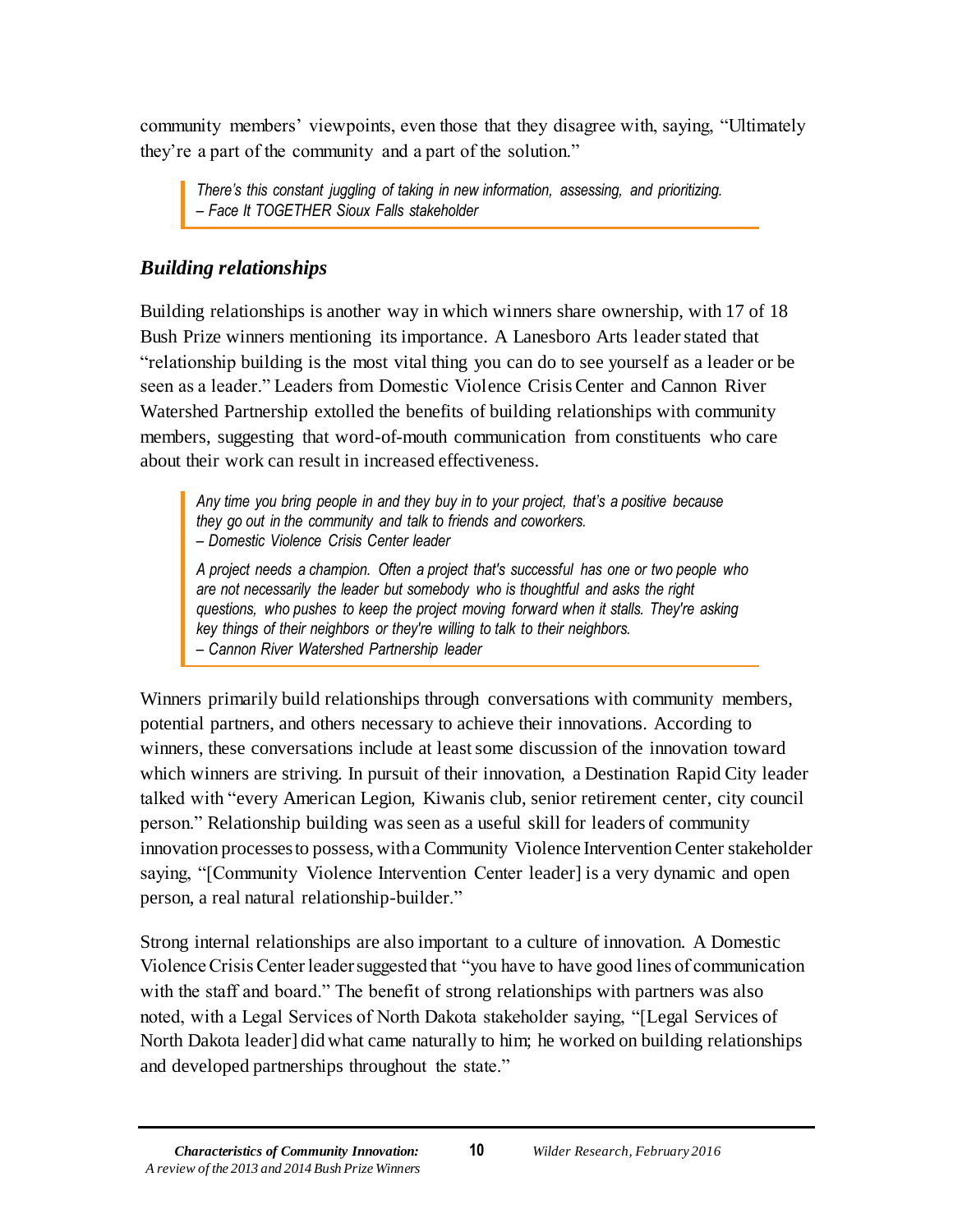### *Recognizing expertise*

Sharing ownership also occurs when community members, partners, and others are recognized as experts regarding their community and how to pursue a community problem-solving process. In interviews, 13 Bush Prize winners said that recognizing expertise was important for their innovations. Some leaders spoke of this aspect of their work in terms of honoring the experiences of community members and sharing power with them.

*If I'm considered the expert in the room, community members want to know what I think. We really try to say, 'What do you think? It's not our job to tell you the answer because we don't know if that's the right answer for you.'* 

*– Cannon River Watershed Partnership leader*

*One of the things that Juxtaposition Arts really tries to do is set up opportunities for everybody to share their expertise. [They say], 'This is our overall vision based on shared values; we want you to bring your super powers to it. – Juxtaposition Arts stakeholder*

Moreover, by recognizing the expertise of a wide variety of stakeholders, the collection of skills and resources available to a community innovation process is expanded by additional people's knowledge, connections, and experiences. In this way, recognizing expertise contributes to increased effectiveness of a community innovation process, with a Destination Rapid City leader saying, "We don't know how to fix everything, but we can find someone who does."

It is also important for a culture of innovation to acknowledge the expertise of internal staff or team members. Anu Family Services' leader gave an example of recognizing their staff's expertise, and connected the idea of recognizing expertise internally to "operating flatly" within their organization. In this way, a culture of innovation entails honoring staff's perceptions and experiences, even if their perceptions and experiences contradict directives from supervisors.

*I had a worker call me last week. I supervise her supervisor's supervisor. She said, 'You sent me an email to do this and I don't want to do it. I think it's a bad idea.' I said, 'That makes good sense to me. You ought to not do that.' – Anu Family Services leader*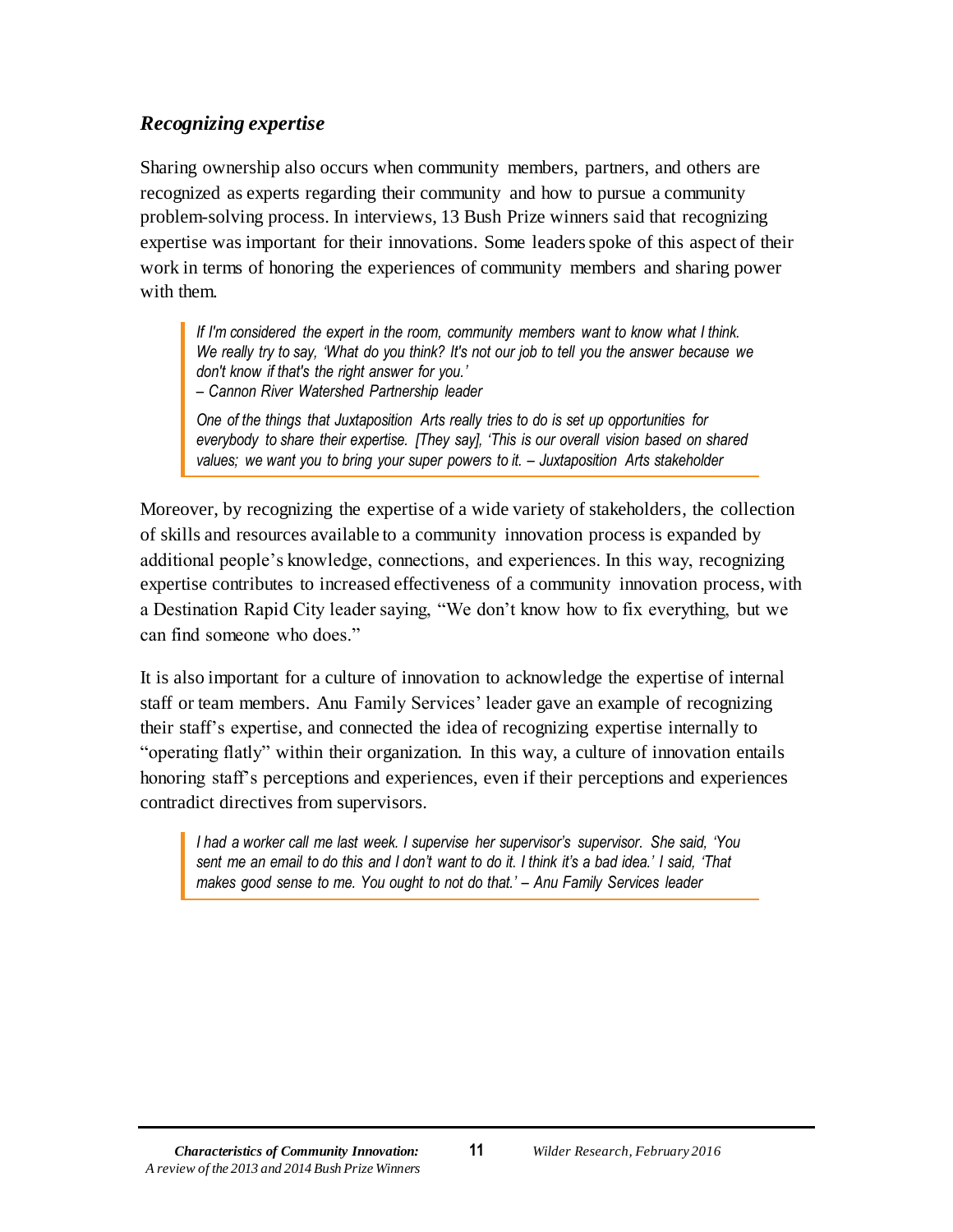## <span id="page-12-0"></span>**Fostering creativity**

Fostering creativity drives the generation and pursuit of ideas. Bush Prize winners foster creativity by welcoming ideas, and being proactive about vetting and pursing these ideas (Figure 3).

#### <span id="page-12-1"></span>**3. Bush Prize winners that noted the importance of various aspects of fostering creativity**

|                 | 2013 | 2014 | <b>Total</b><br>$(N=18)$ |
|-----------------|------|------|--------------------------|
| Welcoming ideas | 9    | 9    | 18                       |
| Being proactive | ิค   | 9    | 15                       |

## *Welcoming ideas*

All Bush Prize winners noted the importance of welcoming ideas for a culture of innovation. A Lanesboro Arts leader suggested that welcoming ideas is "about not being set in your ways, it's about deviating from the script." Additionally, welcoming ideas means being "open to forces that are out of your control" (a Destination Rapid City leader) and exhibiting flexibility regarding preconceived ideas of how a process or task should be accomplished. Similarly, a Face It TOGETHER Sioux Falls stakeholder explained this concept as "trying to stay as close to the line that we've set, but recognizing the line may need to change, too." A Native American Community Development Institute's leader spoke about their own dedication to welcoming new ideas:

*"You have to be open. You never know where that opportunity will take you, and that's where innovation lies. [You have to be] connected to letting go of control." – Native American Community Development Institute leader*

Welcoming ideas was also framed as a problem-solving strategy. A Cannon River Watershed Partnership leader commented, "We really welcome any new idea as a way to get around something or figure out a way to do it." Additionally, welcoming ideas was linked to the idea of humble leadership, with a Project PRIME stakeholder saying, "[Project PRIME leaders] are humble enough to know that they don't know everything, and are open to learning." Cloquet Area Fire District leader asserted that a community innovation's success relies on the humility of its leaders:

*If leadership isn't willing to admit that they don't have all the answers, you're not going to succeed. You have to be able to sit down with someone and say, we're weak here… You have to be able to do that sincerely and really mean it when you say that you need their help. –Cloquet Area Fire District leader*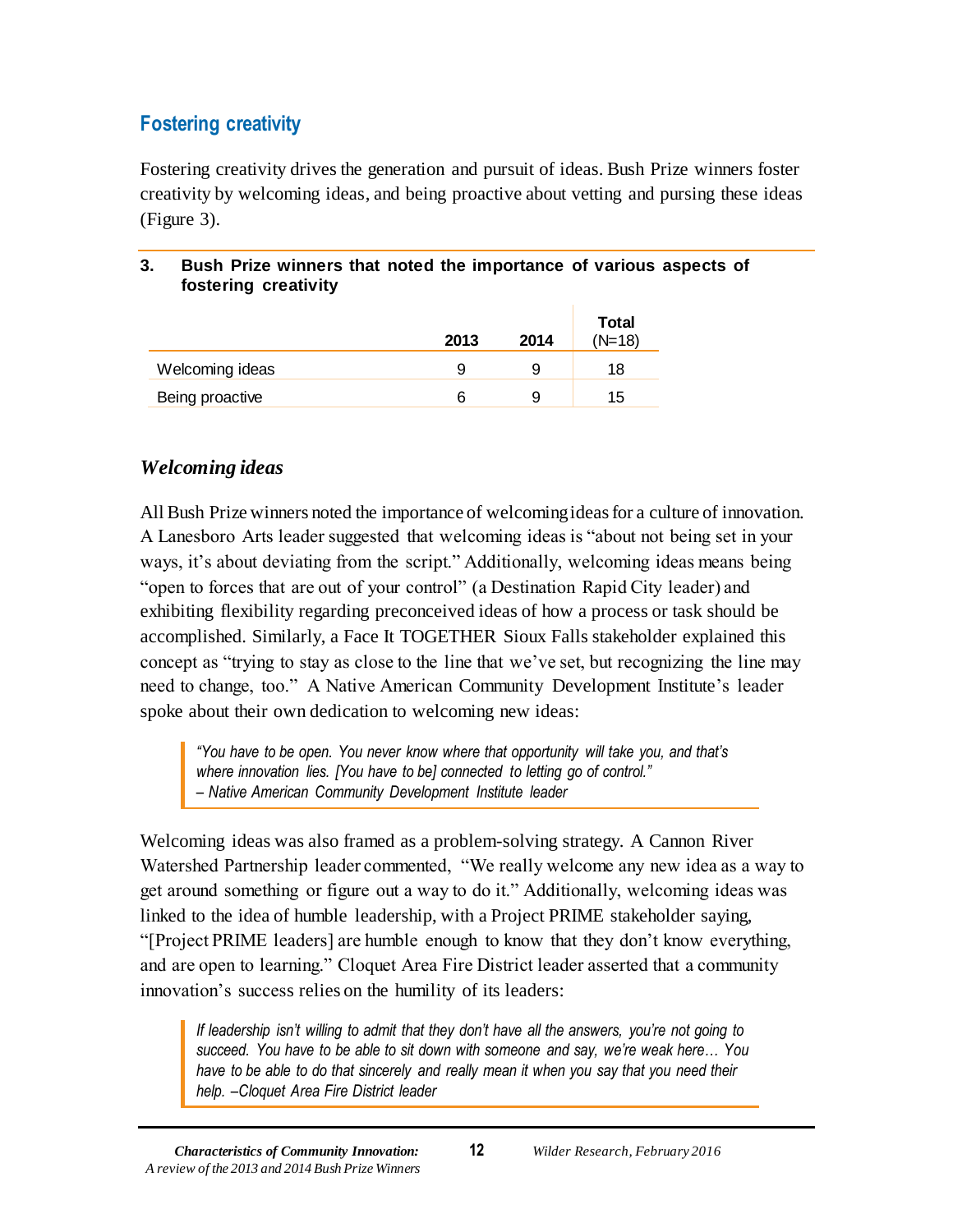Additionally, welcoming ideas from diverse sectors was noted as an aspect of a culture of innovation, with one Community of Care stakeholder explaining the benefit of exchanging ideas across sectors:

*As a community banker, I wondered why anyone was interested in my opinion; it seemed a long way from my expertise. But I understood after attending the meeting that our footprint was very similar. – Community of Care stakeholder*

It was also noted that fostering creativity is vital because community processes do not necessarily work in perpetuity, and because fields are constantly changing, so organizational relevancy relies on changing with it.

*What we found is that what we used to do doesn't necessarily work anymore. You have to look at ways to change things up. – Lanesboro Arts stakeholder*

## *Being proactive*

Fifteen Bush Prize winners mentioned the importance of being proactive in pursuing their innovation, with a Legal Services of North Dakota leader stating, "A culture of innovation requires leadership to be proactive." To keep momentum going within a community innovation process, it is important "to be incredibly proactive with vetting new ideas and turning them into substance" (a Face It TOGETHER Sioux Falls leader). Similarly, a Juxtaposition Arts stakeholder mentioned an instance in which the organization proactively pursued an idea, saying, "They started to just tinker and make and do. They didn't ask for permission." Domestic Violence Crisis Center also spoke about the importance of following idea generation with action:

*You have to listen and observe and take that leap of faith… You have to move forward and hope it turns out, and if it doesn't, you have to step back and figure out a Plan B. – Domestic Violence Crisis Center leader*

The necessity of creating and pursuing actionable tasks was talked about more deeply by winners whose innovations involved a larger number of partners (10 or more). To ensure proactivity in the midst of larger partnerships, Community Violence Intervention Center and Behavior Management Systems each hired a full-time coordinator.

*Every meeting has an action and every meeting has an outcome. You're not just sitting there drinking coffee and asking, "What's going to happen now?" – Behavior Management Systems stakeholder*

Two winners also mentioned the importance of modeling proactivity for their staff and their community as a way to build a culture of innovation. A Lanesboro Arts leader mentioned that they modeled investing in their community, saying that they "gave others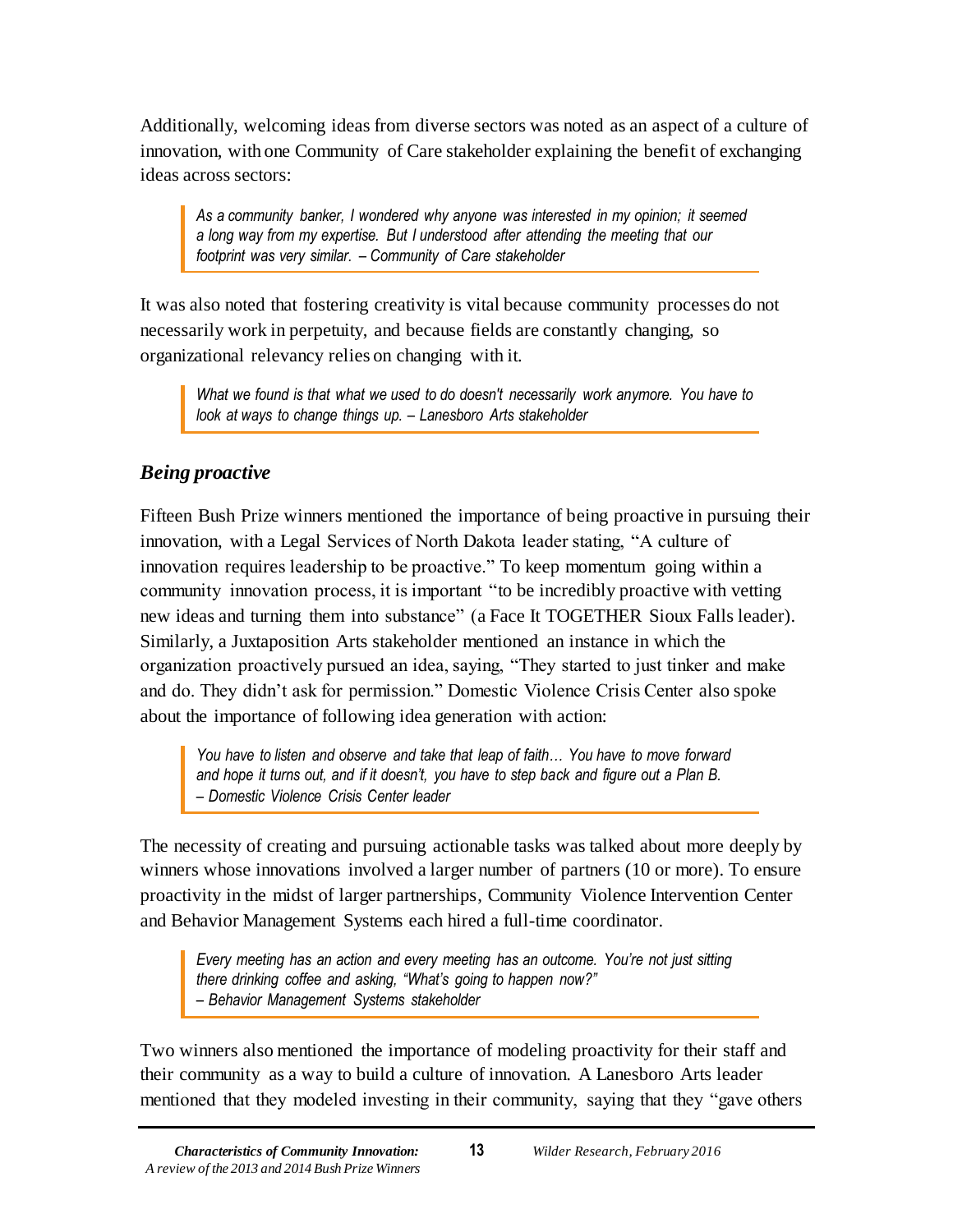permission to invest in [the community], too." This sentiment was echoed by a Native American Community Development Institute leader as well: "Taking initiative is contagious; it rubs off on people."

## <span id="page-14-0"></span>**Learning from failure**

Learning from failure is necessary for any innovation process; all winners mentioned at least one instance in which they were not successful in achieving their initial goal. Bush Prize winners exemplify this characteristic of a culture of innovation by reframing risk, emphasizing learning in instances of failure, and continuing after setbacks (Figure 4).

#### <span id="page-14-1"></span>**4. Bush Prize winners that noted the importance of various aspects of learning from failure**

|                           | 2013 | 2014 | <b>Total</b><br>$(N=18)$ |
|---------------------------|------|------|--------------------------|
| Reframing risk            |      | 9    | 13                       |
| Emphasizing learning      | 5    | 9    | 14                       |
| Continuing after setbacks |      | 6    | 13                       |

## *Reframing risk*

A component of learning from failure is reframing risk. Thirteen winners talked about reframing risk, or simply reframed risk in their interviews. Risk-taking is inherent in community innovation because often the result of pursuing a new idea is unknown. Rather than something to be avoided, risk was reframed by winners as a necessary component of their work. A Cannon River Watershed Partnership leader commented, "We just expect that things we do won't work sometimes," and a Legal Services of North Dakota stakeholder noted, "You have to be willing to make errors."

When asked about assessing the risk associated with pursuing a new idea, Lanesboro Arts and Native American Community Development Institute leaders connected taking risks with being proactive, with the Lanesboro Arts leader saying, "Sometimes people get so caught up in the risk, but the risk is actually in doing nothing."

*NACDI is of the stance that we should try something; we have nothing to lose. That's a cavalier attitude, but it separates us from others in the region. Best case scenario: we get things like the Bush Prize. Worst case scenario: it doesn't work out and we go back to the lab and try something different. – NACDI leader*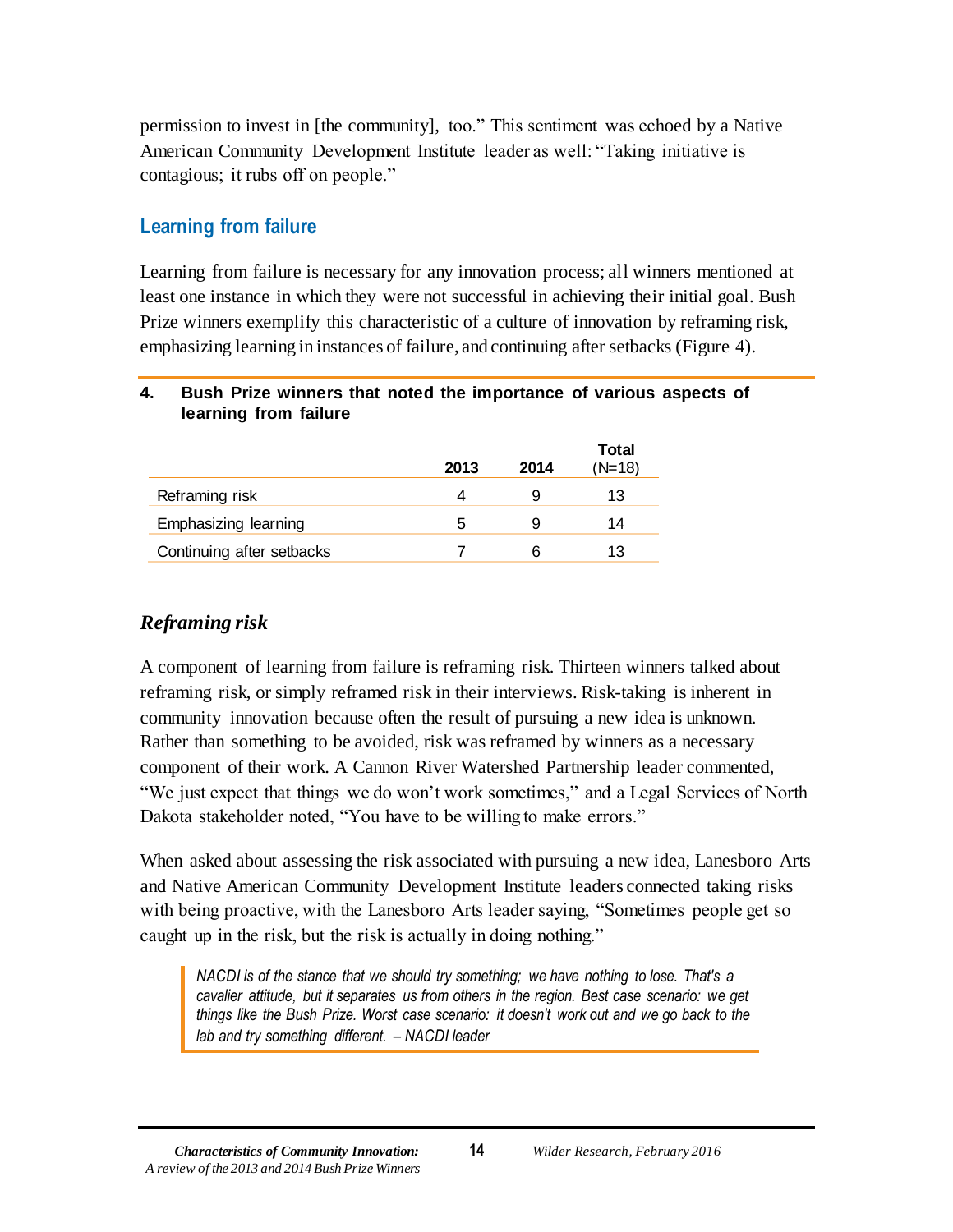Some negative financial-related consequences of taking risks were mentioned by winners, with a Native American Community Development Institute leader saying, "A lot of times [experimenting] has hurt the funding and sustainability of the organization." However, two winners mentioned that their risk taking has become better informed, with a First Peoples Fund leader saying, "Over the years, we've learned how to take risks, but to do it with our eyes open."

### *Emphasizing learning*

Instances of failure are inevitable during innovation processes. In response to failure, it is important to intentionally reflect on and learn from what went wrong (this was noted by 14 winners), which contributes to effectively moving forward. A Domestic Violence Crisis Center stakeholder noted the importance of explicitly examining failure: "Why did it not work? What could we have done better?"

Additionally, a few winners mentioned that they think of failures as "things that worked out differently than what we thought [they might when we began]" (Anu Family Services leader). This mindset highlights that despite failure, these winners focused on reflecting on the situation, learning from it, and moving forward. This stance was characterized by a Juxtaposition Arts leader as follows:

*I say "unsuccessful yet." It didn't turn out quite like we wanted, and then we learn from that and do it differently next time. – Juxtaposition Arts leader*

#### *Continuing after setbacks*

The last step in the cycle of learning from failure, according to 13 winners, is continuing with their work after an instance of failure with the knowledge gained from intentional reflection about what went wrong. According to a Domestic Violence Crisis Center stakeholder, "You get up, dust yourself off, and take off again, and hopefully you don't hit the wall as hard again."

## <span id="page-15-0"></span>**Committing to community**

Committing to community intertwines an organization and its work in the values of their community. Bush Prize winners commit to their communities by developing a shared vision with their community, and by representing their community (Figure 5 on the next page). By developing a shared vision with their community and crafting their organization's work around that vision, Bush Prize winners serve as a concrete and genuine example of the community's strengths, needs, and vision.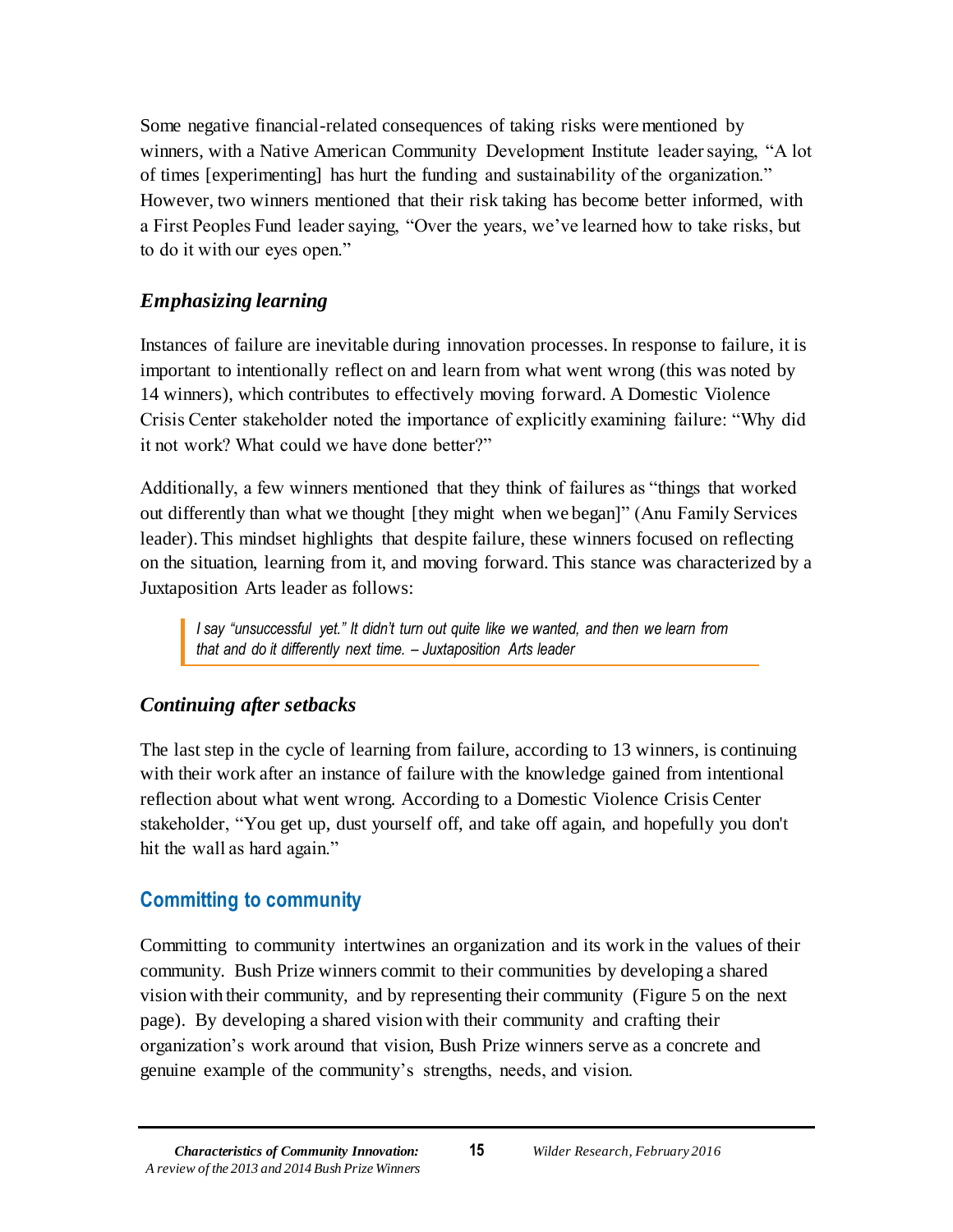#### <span id="page-16-0"></span>**5. Bush Prize winners that noted the importance of various aspects of committing to community**

|                            | 2013 | 2014 | Total<br>$(N=18)$ |
|----------------------------|------|------|-------------------|
| Developing shared vision   | h    |      | 14                |
| Representing the community |      |      | 13.               |

## *Developing shared vision*

A commitment to community includes identifying how their organization's work fits into a larger, shared community vision (this was noted by 14 winners). In essence, developing shared vision is a way to ensure that the result of a community innovation process is meaningful for the community within which the innovation occurs. A First Peoples Fund stakeholder noted, "We really try to work hand in hand with [our] communities." By intertwining their work with the vision of their community, Bush Prize winners delivered innovations that are seen as valid and useful by community members, according to their stakeholders. Winners developed shared vision by spending time with and learning from multiple community members, adopting community values as their own, and changing their plans based on constituent input. For example, the Native American Community Development Institute spent three years collecting input from the community and compiled their results into a blueprint documenting the shared vision of the community.

*It was never about us; it was always about the community and how to drive the community. – Destination Rapid City leader*

The role of leadership in developing shared vision was mentioned by stakeholders of a number of winners (Anu Family Services, Community Violence Intervention Center, Great Plains Food Bank, Juxtaposition Arts, Lanesboro Arts). These stakeholders acknowledged that while a shared vision is developed with community, it is the leaders' commitment to that vision that ultimately pushes a community innovation process to completion.

## *Representing the community*

Additionally, 13 winners had the goal of representing the many facets of their community, which is another way that they committed to their community. Through regular and intentional communication with their community, organizations can gain a thorough and nuanced sense of their community's make-up and voice. In order to effectively represent their community, Bush Prize winners spoke about the importance of having staff with a diversity of ideas and experiences, and in particular having staff whose ideas and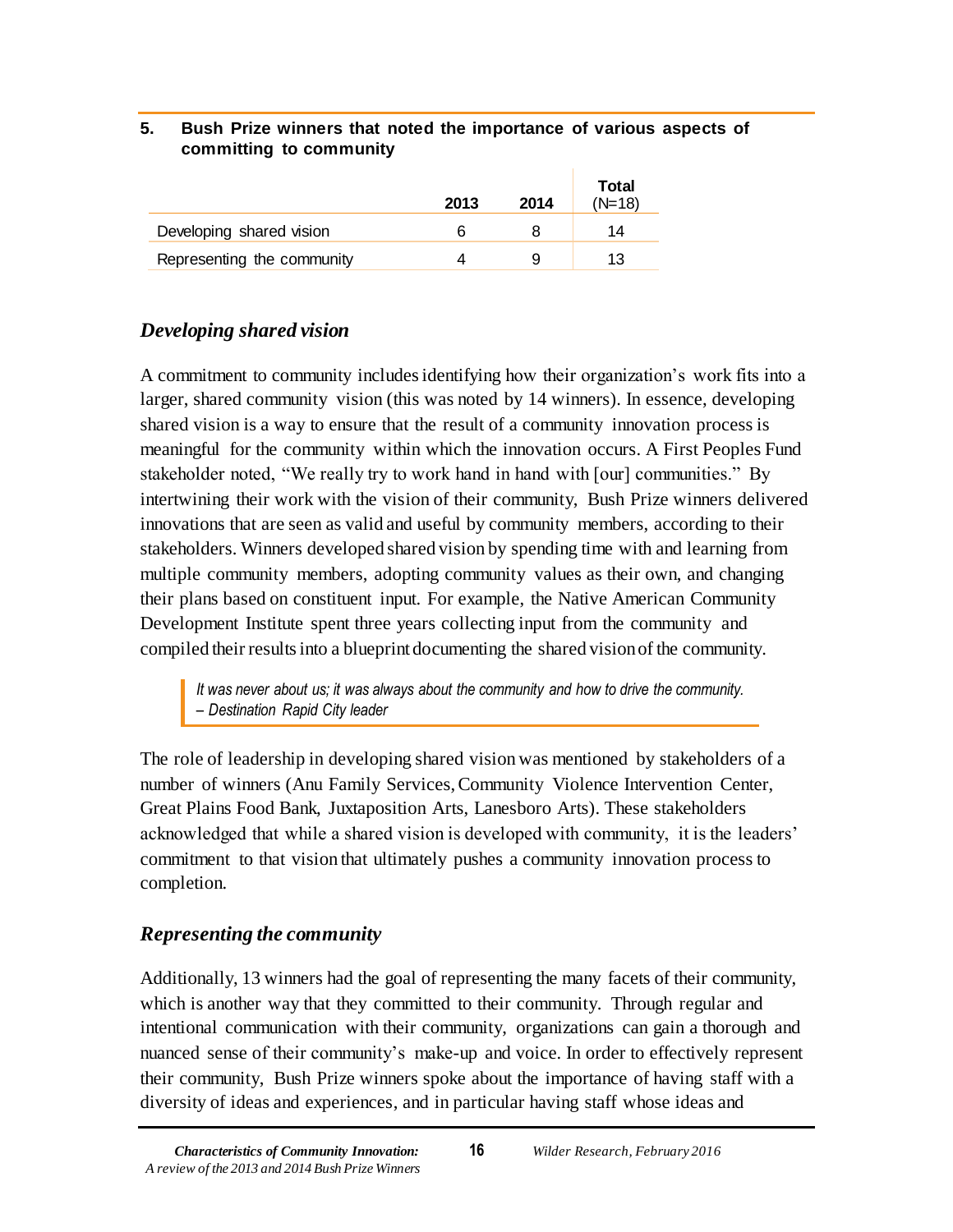experiences align with their community's. By embedding diverse perspectives within the organization, Bush Prize winners felt they were able to more accurately and genuinely represent and have a relationship with their community.

*I want to make sure our team has all types of people who can connect with all types of people. I like the fact that no matter who walks in the door, we can find somebody to connect with that person. It's very intentional. – Face It TOGETHER Sioux Falls leader*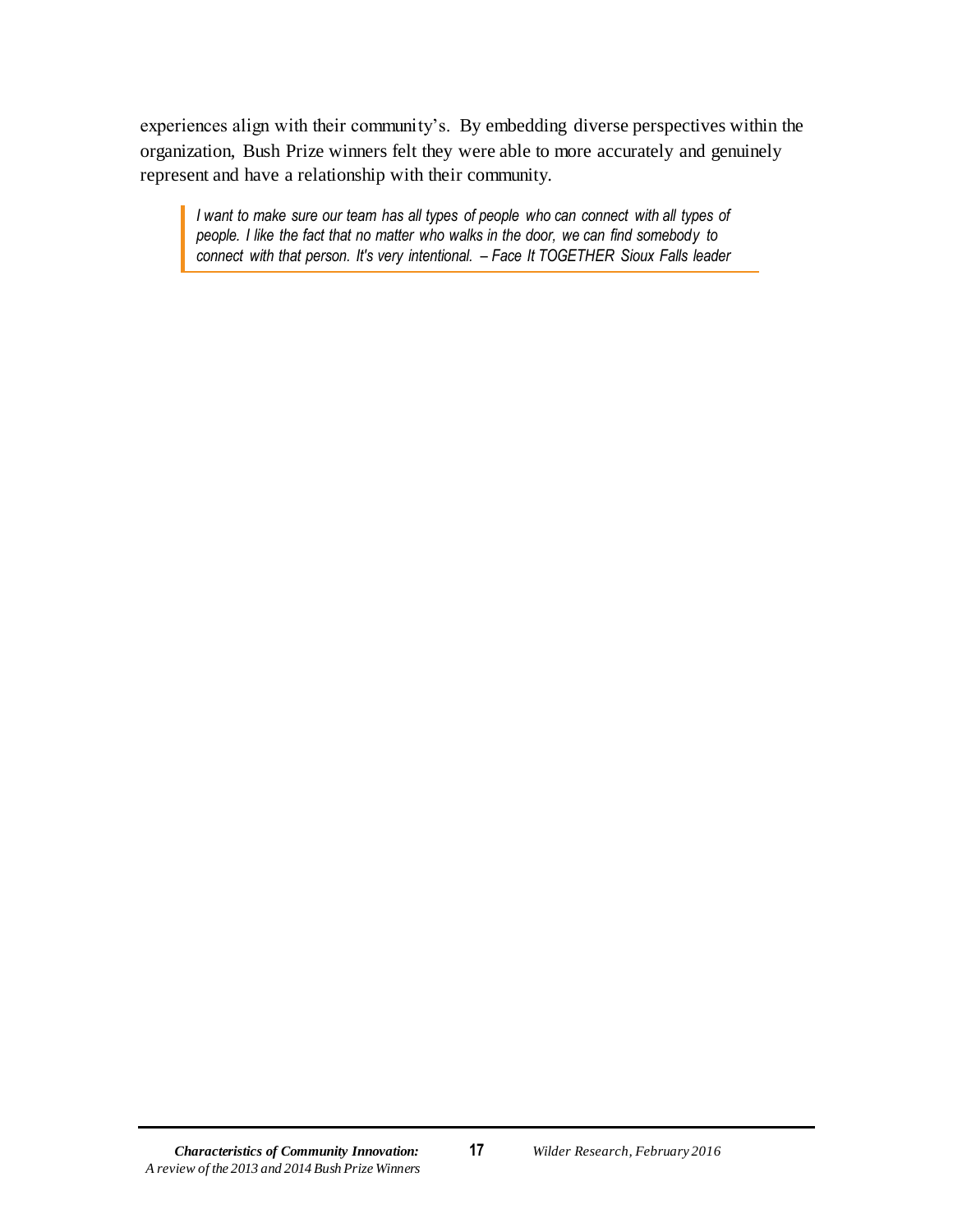# <span id="page-18-0"></span>Community Innovation Process

Drawing on the published literature from the field as well as the Bush Foundation's history of supporting community problem-solving, Wilder Research and the Bush Foundation codeveloped the Community Innovation Process diagram in 2013 (Figure 6). This diagram depicts one process that communities can use to achieve community innovations. The Bush Foundation does not claim that this is the only way a community innovation is achieved, but rather it is a visual representation of the approach to innovation that the Bush Foundation supports with the Community Innovation program.

The Community Innovation Process includes four phases:

- **I** Identify need
- $\blacksquare$  Increase collective understanding of the issue
- Generate ideas
- Test and implement solutions

At every phase, the community problem-solving process is:

- **Inclusive:** Meaningfully engaging key stakeholders thoughtfully identifying those needed to create the intended change and, whenever possible, including those directly affected by the problem
- Collaborative: A true joint effort, with partners willing to share ownership and decision-making as they pursue an innovation together
- **Resourceful:** Using existing resources and assets creatively to make the most of what a community already has

Overall, 2013 Bush Prize winners noted that the Community Innovation Process diagram mostly reflects the process they used to complete their community innovation. Findings from interviews with the 2013 Bush Prize winners are testament that the process depicted in the diagram was taking place to some degree before the diagram was developed. (The 2014 Bush Prize winners were not asked these questions.)

*The model fits what we did. I hadn't seen this model before we were awarded the Bush Prize. We did follow it; it's pretty close to exactly what we did. – Cloquet Area Fire District leader*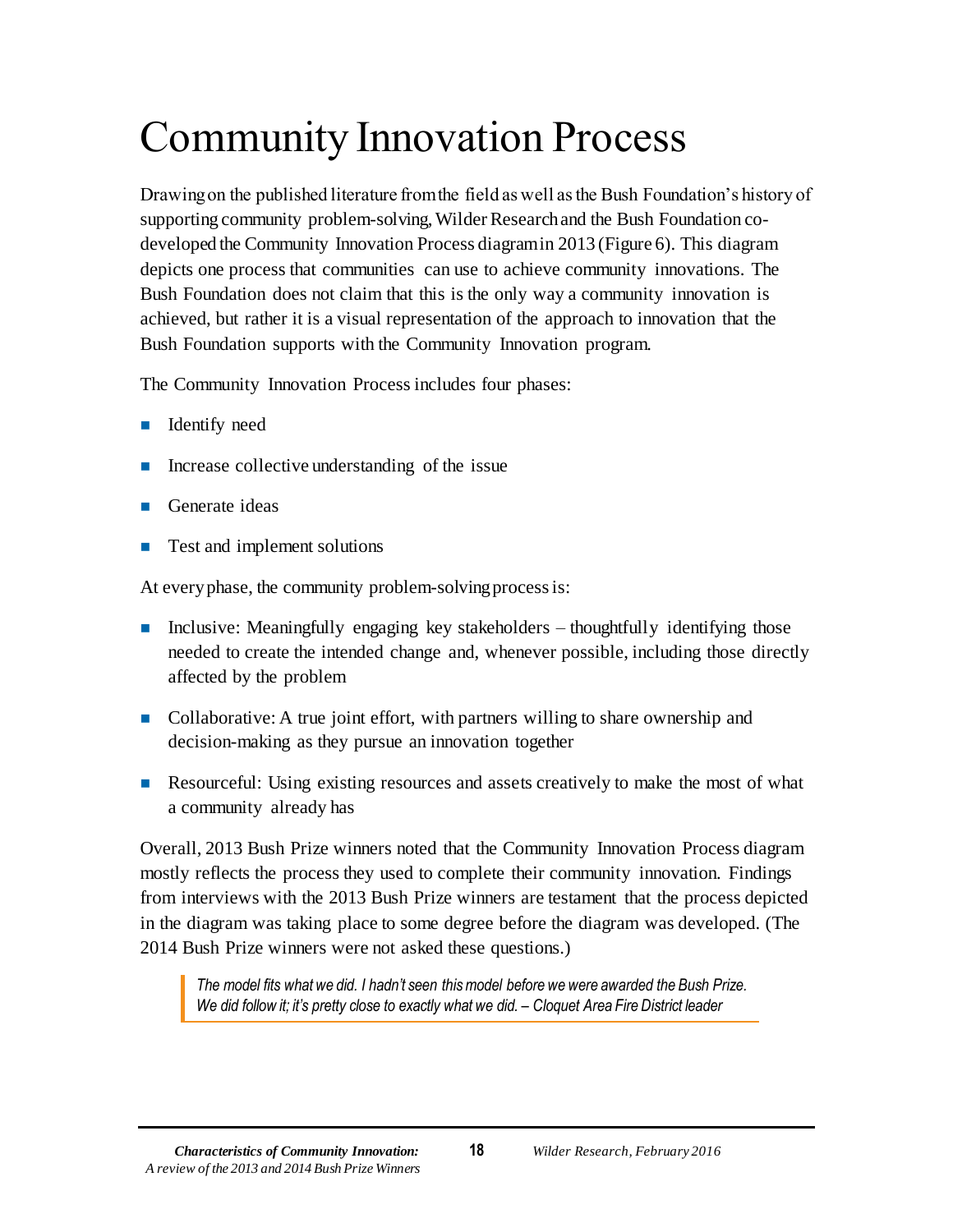<span id="page-19-0"></span>

#### **6. Bush Foundation's Community Innovation Process diagram**

*Characteristics of Community Innovation:* **19** *Wilder Research, February 2016 A review of the 2013 and 2014 Bush Prize Winners*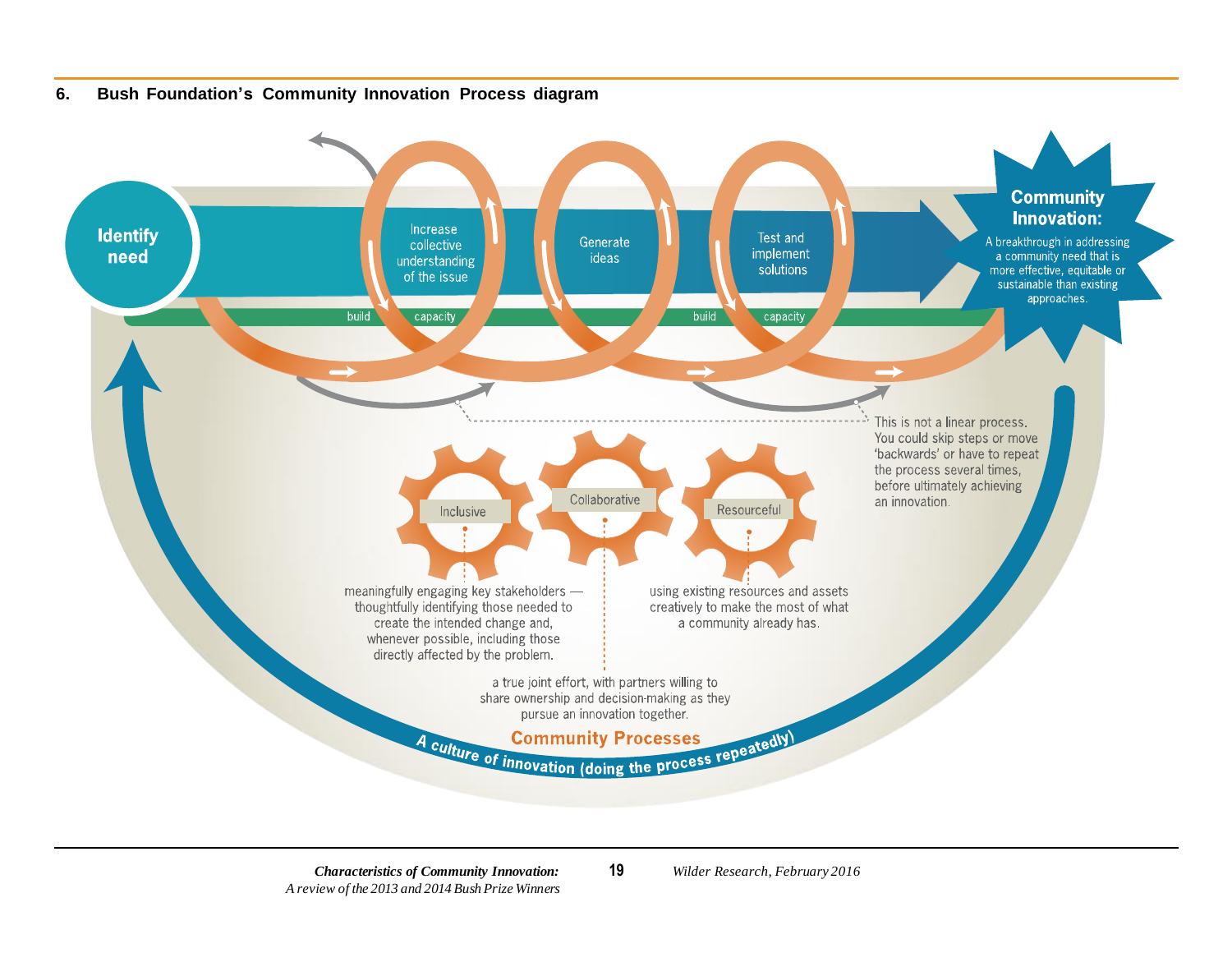## <span id="page-20-0"></span>**Identify need**

Bush Prize winners had multiple ways of identifying the needs of their community, including informally identifying a need of their community, formally identifying a need through primary or secondary data, and identifying a need after talking with or learning about the work of an external expert (Figure 7).

| . .<br><b>Metricas ased by williers to identify a need</b> |      |      |                   |
|------------------------------------------------------------|------|------|-------------------|
|                                                            | 2013 | 2014 | Total<br>$(N=18)$ |
| Informally identifying need                                |      | 8    | 15                |
| Formally identifying need (with data)                      |      | 5    | 12                |
| Consulting with an external expert                         |      |      | 3                 |

## <span id="page-20-1"></span>**7. Methods used by winners to identify a need**

## *Informally identifying need*

We use the word "informal" to describe the most common way in which winners identified a need in their community (15 winners). Informal identification of need refers to winners being actively and genuinely involved and engaged with their community; as a result of this involvement, a community's need becomes readily apparent to winners. In other words, through their connection with their community, winners informally knew their community's needs without asking. A Four Bands stakeholder said, "[Four Bands leader] is embedded in their community. They have a real sense of what their community needs." For example, Juxtaposition Arts' physical location is at one of the busiest intersections in its community, which gives them insight into the needs of their community:

*When you look across the street, you see that there's a bus stop that is heavily used and there's no seating and no lights. That's a safety need, a convenience need, and an aesthetic need. – Juxtaposition Arts leader*

## *Formally identify need (with data)*

Seven winners collected primary data through surveys, public forums, or focus groups to identify a need, and seven winners accessed secondary data sources, such as the U.S. Census Bureau, to identify a community need. For example, Behavior Management Systems conducted two community-wide surveys that identified mental health services as a critical community need, and Anu learned through secondary data sources that less than half of foster care youth were successfully placed in permanent living situations. Two winners used both primary and secondary data when identifying a need.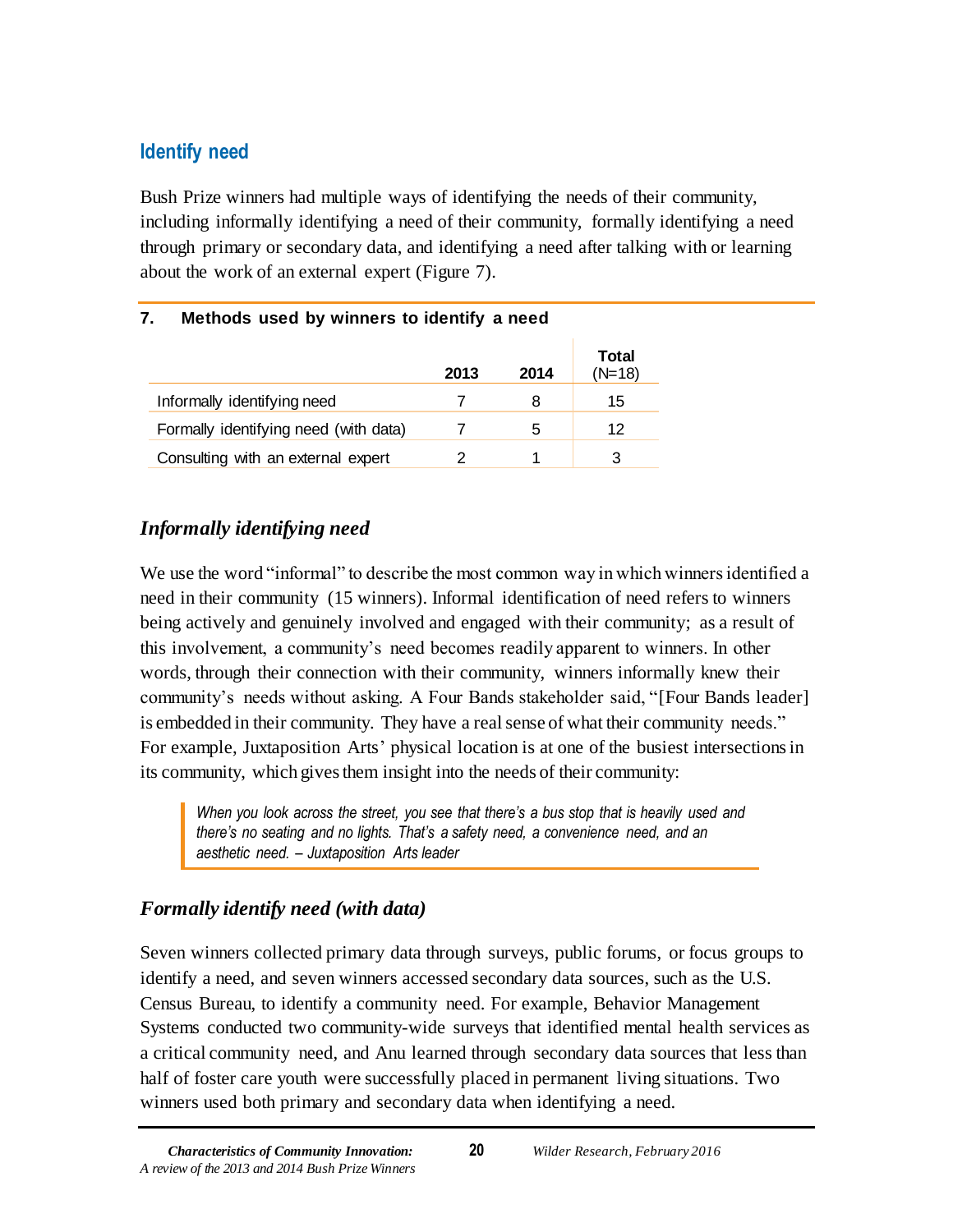## *Consulting with an external expert*

Additionally, three winners identified a community need with the help of an external expert, either by reading or hearing about their work or by talking to them directly. "External" in this instance means an expert that is not a part of the community within which an innovation occurred. For instance, Northern Plains Sustainable Agriculture Society said, "We identified the need when Raoul Robinson [a plant scientist with globally recognized expertise in crop improvement and breeding for durable resistance] came to our annual winter conference. Then we were able to come together as a group of farmers concerned about the need [for seed variety]."

## *Using multiple methods to identify need*

Twelve winners used multiple methods to identify a need. For example, while Juxtaposition Arts' geographic location offers them insight into the needs of their community, they also accessed secondary data to identify and learn more about their community's needs.

## <span id="page-21-0"></span>**Increase collective understanding of the issue**

Bush Prize winners found multiple ways to increase collective understanding of an issue, including learning from their community, educating their community, and learning from external experts (Figure 8).

## <span id="page-21-1"></span>**8. Methods used by winners to increase collective understanding**

|                                | 2013 | 2014 | <b>Total</b><br>$(N=18)$ |
|--------------------------------|------|------|--------------------------|
| Learning from community        |      |      | 15                       |
| Educating the community        |      | 6    | 13                       |
| Learning from external experts |      |      | 5                        |

## *Learning from community*

Fifteen winners increased collective understanding by learning *from* stakeholders and community members. This method positions the winner as "learner" and stakeholders or community members as "educator." A Community Violence Intervention Center leader commented, "We had over 130 people involved in planning; we wanted to hear what they had to say." Common examples of learning from community included having one-on-one conversations with community members, hosting community conversations, and surveying or canvassing community members.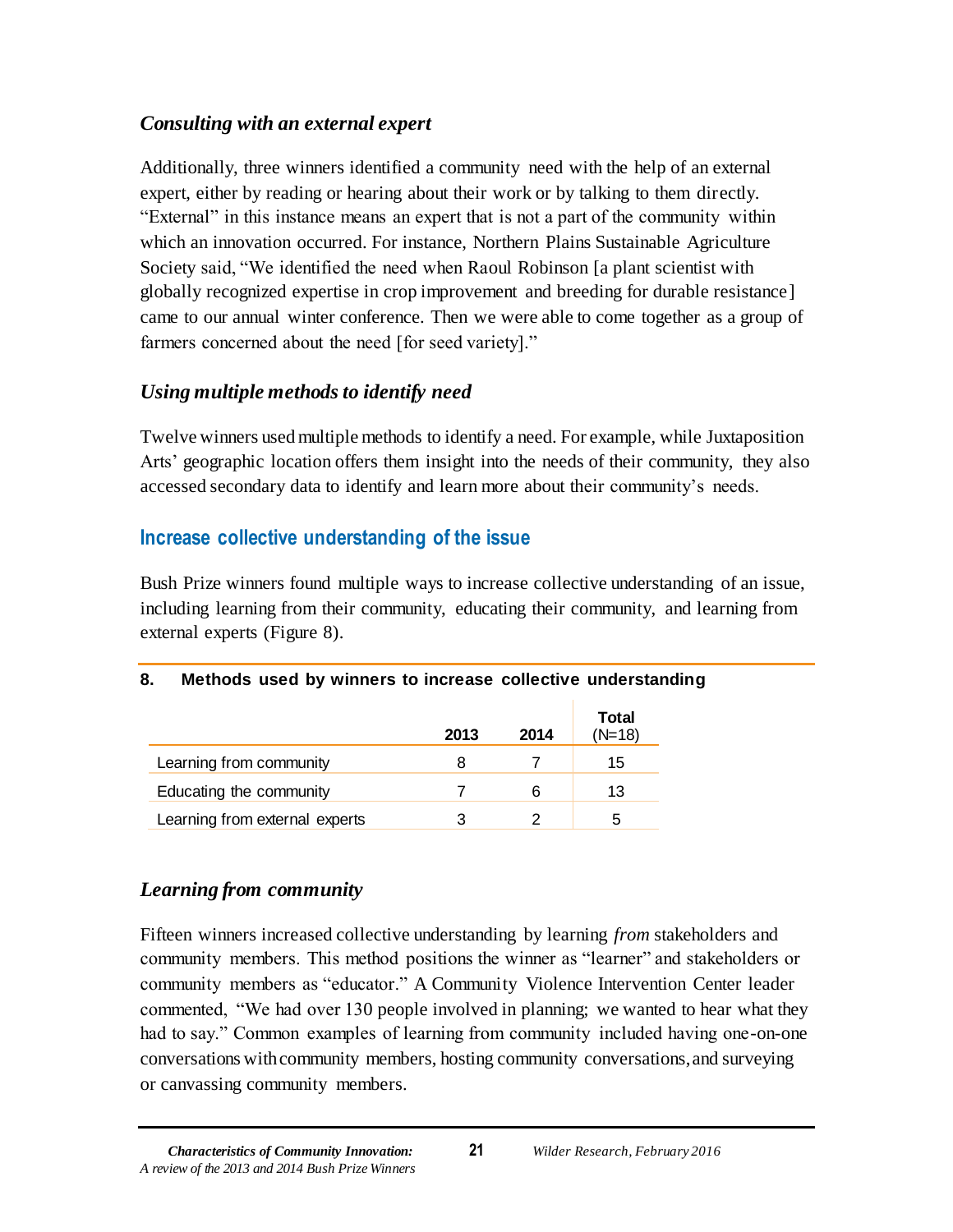## *Educating the community*

Thirteen winners offered their knowledge *to* stakeholders and community members, positioning the winner as "educator" and community members as "learner." Similar to learning from community, efforts to educate the community also included one-on-one conversations or larger community gatherings. Often these conversations and gatherings included an exchange of information (that is, learning from *and* educating community members), rather than a solely one-way flow of information.

A common theme from interviews was educating community members about a new way of perceiving of an issue, which includes correcting misperceptions of a need or addressing perceptions that were counterproductive to a winner's work. For instance, Juxtaposition Arts leaders want "to change minds about the ability and potential of youth, particularly youth of color, to contribute to solving tough problems." A Face It TOGETHER Sioux Falls leader and a Great Plains Food Bank stakeholder also mentioned the importance of changing peoples' perceptions for their work:

*If you look back in the history of [drug and alcohol addition] treatment, back to the old days of, 'It's a moral issue, pray it away.' That's gotta go. This has to be treated like the chronic disease it is, and [we have] to get people to understand that. – Face It TOGETHER Sioux Falls leader*

*There's a social barrier in asking for help… It makes [local food banks'] work challenging in that some people who live in this area believe that needing to use a food pantry is a personal defect or a lack of moral character. – Great Plains Food Bank stakeholder*

## *Learning from external experts*

Five winners looked for expertise from outside their community by contacting external experts or other organizations that have engaged in similar work, or simply by reading the work of external experts. For instance, Cloquet Area Fire District researched similar fire protection delivery models when they were developing their own, with a Cloquet Area Fire District stakeholder saying, "The CAFD's organization structure was based on models that we found from all over the country."

## *Using multiple methods to increase collective understanding*

It should be noted that, similar to the "identify need" phase, 15 winners used multiple methods to increase collective understanding of the issue. As was previously reported, learning was often exchanged with community members; winners were both learning and educating in the same instance. As a specific example of using multiple methods, First Peoples Fund spoke directly with Native artists about their perspectives as artists, educated their community regarding the importance of the arts economy, and learned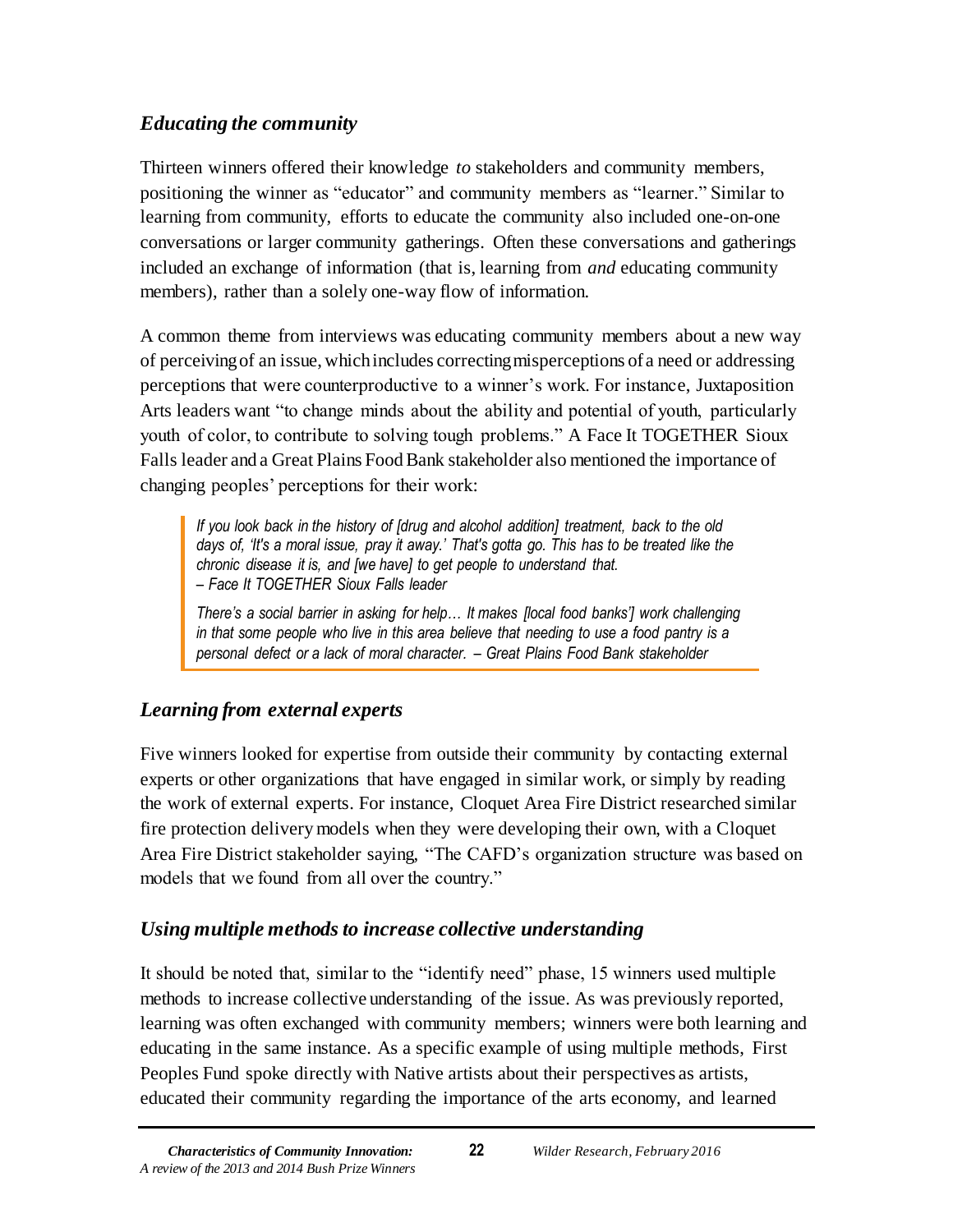from external experts regarding the delivery of individual financial and professional support (specifically, FPF convened a group of financial experts in the beginning stages of pursuing their innovation).

## <span id="page-23-0"></span>**Generate ideas**

Bush Prize winners mentioned a number of ways in which they generated ideas, including internally generating ideas (within their organization or with their partners within a collaborative or project team), with community members, and externally generating ideas (by consulting with external experts or studying external models) (Figure 9).

| . .<br>monious assumptions to gonorate rusus |      |      |                          |
|----------------------------------------------|------|------|--------------------------|
|                                              | 2013 | 2014 | <b>Total</b><br>$(N=18)$ |
| Internally/With partners                     | 6    | 8    | 14                       |
| With community members                       | 6    |      | 13                       |
| Externally generating ideas                  | 3    |      | 6                        |

#### <span id="page-23-1"></span>**9. Methods used by winners to generate ideas**

## *Internally generating ideas*

We use "internally" to mean internally within one organization as well as internally within a partnership or collaborative; 14 winners mentioned internally generating ideas when asked about this phase of their community innovation process. Winners noted ongoing and regular brainstorming conversations with staff or partners, suggesting that generating ideas was a normal part of their work and relationships. Additionally, winners spoke of generating ideas with varying levels of formality, such as having impromptu conversations when challenges or opportunities arose, or regularly scheduling meetings in order to talk about progress and ideas for moving forward.

#### *With community members*

Thirteen winners engaged their constituents in generating ideas, with a Northern Plains Sustainable Agriculture Society leader saying, "[Farmers are] certainly involved in generating ideas." Similar to internally generating ideas, winners engaged community members in brainstorming with varying levels of formality, sometimes hosting formal community events to generate ideas and sometimes informally talking with community members on the street or elsewhere in their community.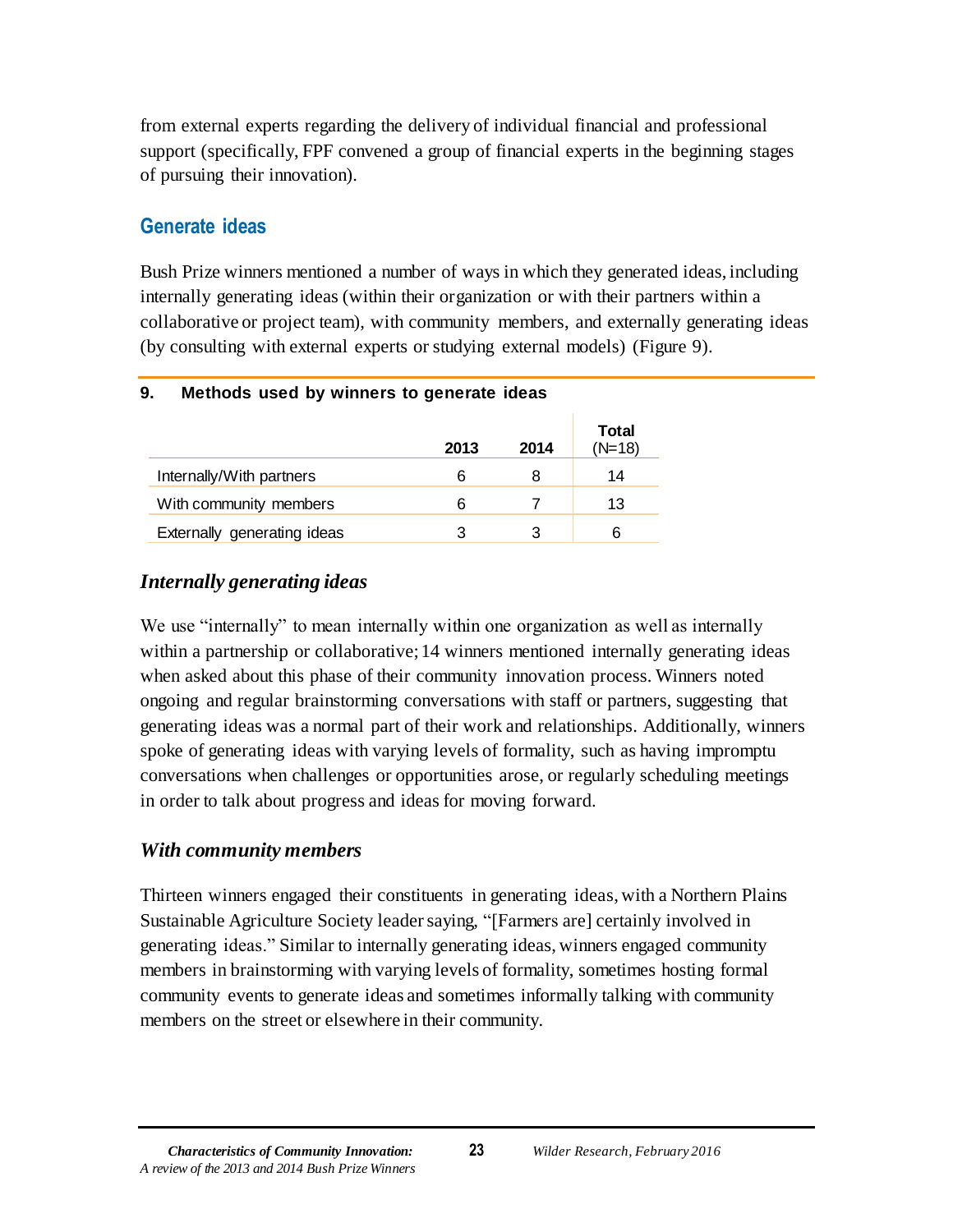## *Externally generating ideas*

When generating ideas, six winners sought the opinions of external experts (either by contacting them directly or by reading publications of theirs) or looked at external models, with a few winners basing their community innovations on models that were successfully implemented elsewhere. For example, Behavior Management Systems implemented a mental health crisis care model that was successful in Texas.

## *Using multiple methods to generate ideas*

Similar to identifying need and increasing collective understanding, 11 winners used more than one method of generating ideas. For instance, Destination Rapid City gathered input from their community and consulted with an expert regarding economic development when generating ideas of how to achieve their innovation.

## <span id="page-24-0"></span>**Test and implement solutions**

Bush Prize winners used a number of methods to test and implement their solutions, including tracking their activities (outputs), planning for evaluation, and evaluating their innovation (Figure 10).

|                               | 2013 | 2014 | Total<br>$(N=18)$ |
|-------------------------------|------|------|-------------------|
| Tracking activities (outputs) | 9    | 9    | 18                |
| Planning for evaluation       |      |      | 3                 |
| Evaluating the innovation     |      |      |                   |

## <span id="page-24-1"></span>**10. Methods used by winners to test and implement solutions**

## *Tracking activities (outputs)*

All winners tracked the activities associated with their innovation (often called "outputs") when testing and implementing it. For some innovations, tracking activities was a means by which organizations could see the effectiveness of their work. For instance, Anu Family Services developed and implemented more intensive procedures to find permanent families for youth (these procedures are more intensive when compared with typical family finding practices of most child welfare agencies). Purely by providing this service – and tracking the number of youth placed in permanent homes – Anu Family Services can compare their permanent placement rates to permanent placement rates achieved by foster care agencies nationwide. Additionally, Legal Services of North Dakota works to provide tax assistance and financial literacy training on reservations in the state. They measure the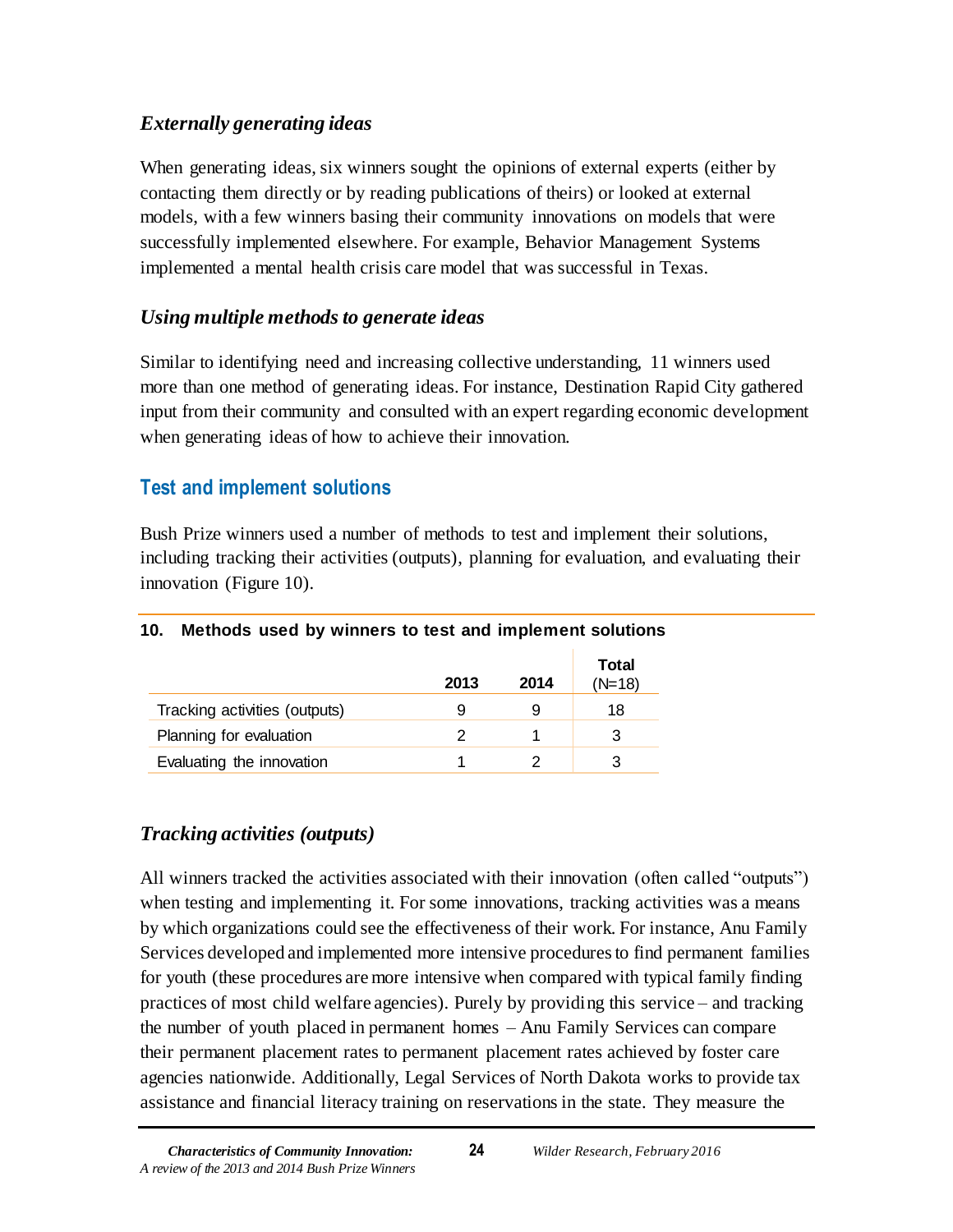impact of their work by tracking the tax returns that are filed through their organization. By looking at these tax returns, they can measure this component of their impact in specific dollar figures.

#### *Planning for evaluation and evaluating the innovation*

Three winners planned for an eventual evaluation by developing frameworks or logic models that will guide them as they pursue a formal evaluation. Additionally, three winners took the initiative to rigorously evaluate their innovations. This was not always possible for winners, since some of their innovations' ultimate impact is longer-term. For instance, Community Violence Intervention Center's innovation educates youth about healthy relationships in an effort to reduce community violence in Grand Forks County, North Dakota. An evaluation of the community-wide impact of an innovation like this would not be conclusive until many years after the innovation was fully implemented.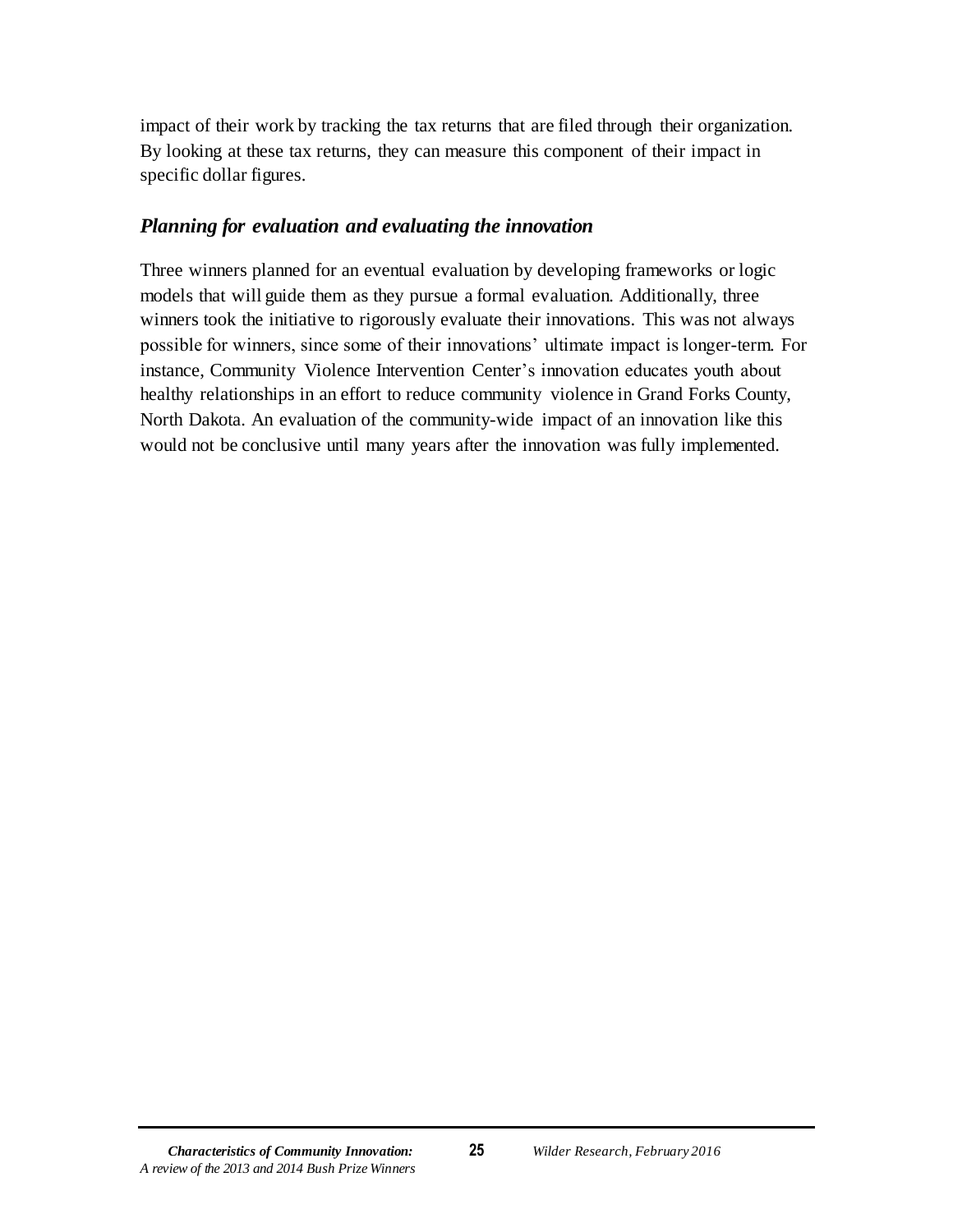# <span id="page-26-0"></span>Pillars of community innovation

As reflected in the Community Innovation Process diagram, the Bush Foundation Community Innovation program supports an approach to problem solving that is inclusive, collaborative, and resourceful at every phase of the problem-solving process. This approach is exemplified by Bush Prize winners. Some specific examples of Bush Prize winners exhibiting these pillars are offered in this section of the review.

## <span id="page-26-1"></span>**Inclusive**

**Bush Foundation's definition of inclusive:** Meaningfully engage key stakeholders – thoughtfully identifying those needed to create the intended change and, whenever possible, including those directly affected by the problem

## *Ways of engaging stakeholders*

Meaningfully engaging key stakeholders can happen in a number of different ways. After interviewing Bush Prize winners and stakeholders, we identified four common ways in which winners engaged their constituents, including:

- **Surveying or canvassing their constituents** engaging constituents individually, either through talking with constituents face-to-face or through paper or online surveys (14 Bush Prize winners utilized this engagement method)
- **Hosting community conversations or focus groups** engaging constituents in a group setting, ranging from large open-invitation meetings in which community members have the opportunity to take part in learning about and directing a community innovation process, to smaller group gatherings in which there is guided conversation among community members (13 Bush Prize winners utilized this engagement method)
- **Directly involving community members on work groups** formally appointing community members who are not professionally affiliated with the winner organization or partners to decision-making roles within a community innovation process (11 Bush Prize winners utilized this engagement method)
- **Intentionally reaching out to those usually not heard from in their community** identifying those who are not usually heard from in a community and deliberately attempting to engage them in the community innovation process (11 Bush Prize winners utilized this engagement method)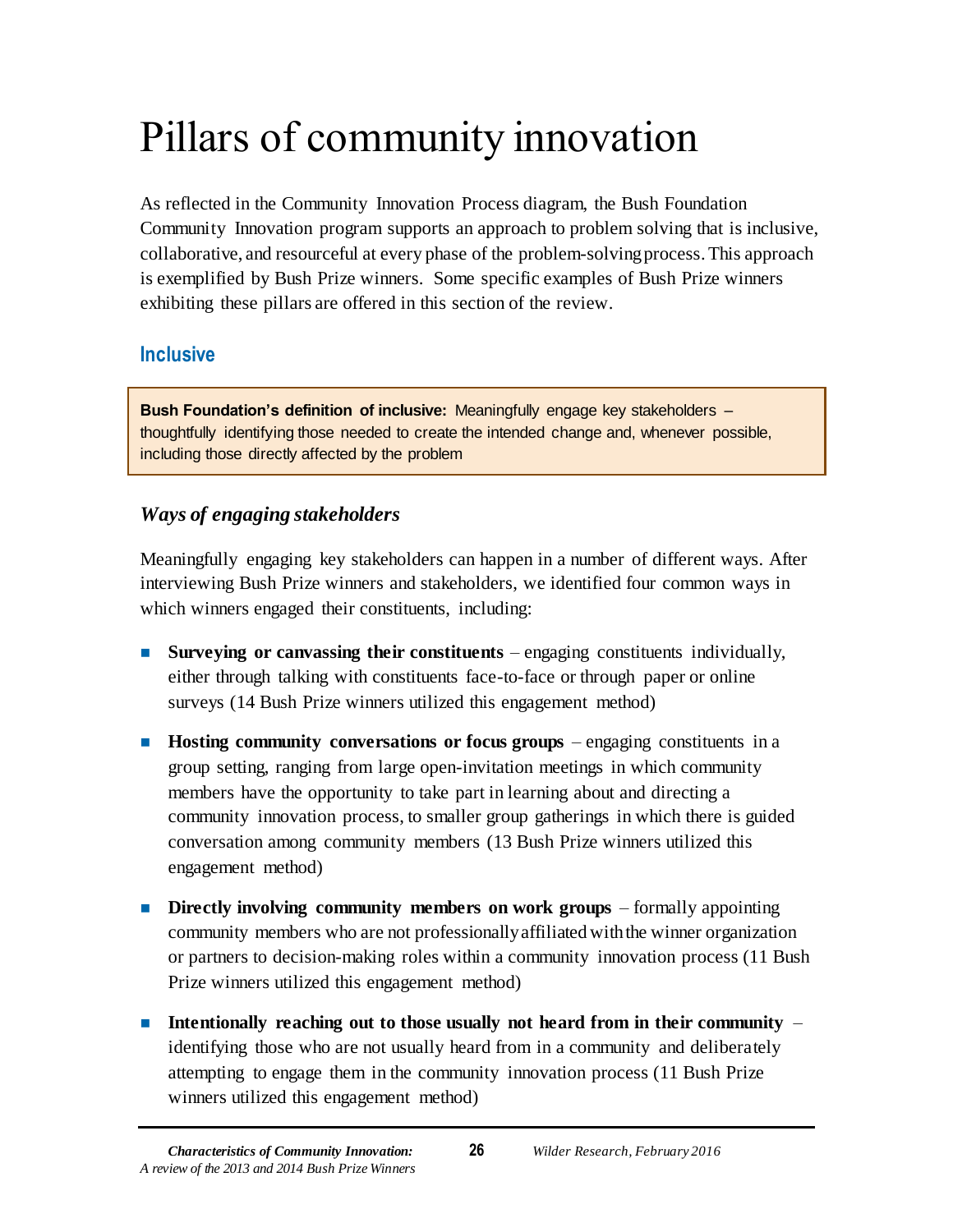## *Ensuring meaningful engagement*

Surveying, hosting focus groups, or the use of other engagement methods do not inherently make for meaningful engagement. Rather, it is when engagement methods are paired with inclusive organizational values that engagement becomes meaningful. For instance, if an organization hosts a town hall meeting but does not share ownership of their work with their constituents, this engagement effort will not result in meaningful engagement.

The following subsections ("Meeting stakeholders where they're at" and "Reconciling a variety of perspectives") represent two ways that meaningful community engagement often occurred for Bush Prize winners. Each winner performed these aspects of meaningful engagement in ways that made sense for their organization and community.

#### **Meeting stakeholders where they are at**

In order to most effectively engage stakeholders, it is important to understand stakeholders' day-to-day work and perspectives regarding changes or additions to their work. For example, Community Violence Intervention Center learned from teachers how to best integrate new curriculum with their day-to-day activities, saying, "We asked [teachers], 'How do we build our work into what you are doing already?'" Likewise, Anu Family Services uses technology to deliver training to foster care parents in ways and at times that are convenient for them.

*I said, 'I want you to remember when you first had a baby, when taking a shower was an act of Congress and as soon as you got in the shower the baby started crying and you were power showering to just get to the baby and you are freaking out. That's how our foster parents feel all the time. If I told you at that time in your life that I need you to do 30 hours of training, you would've told me it was impossible – so we have to make it possible.' – Anu Family Services leader*

Additionally, Juxtaposition Arts literally met their constituents where they are at by talking with individual community members at the corner bus stop about city planning decisions that may affect their neighborhood, saying, "We say [to our constituents], 'We're here on the corner playing dominoes with you because we want to figure out how we can make this corner and this corridor better. What do you think?'"

These efforts by Community Violence Intervention Center, Anu Family Services, and Juxtaposition Arts are examples of making an effort to meet stakeholders where they are at and as seamlessly as possible integrate their innovations into their day-to-day lives. Such efforts result in a more meaningful innovation and more effective implementation of an innovation.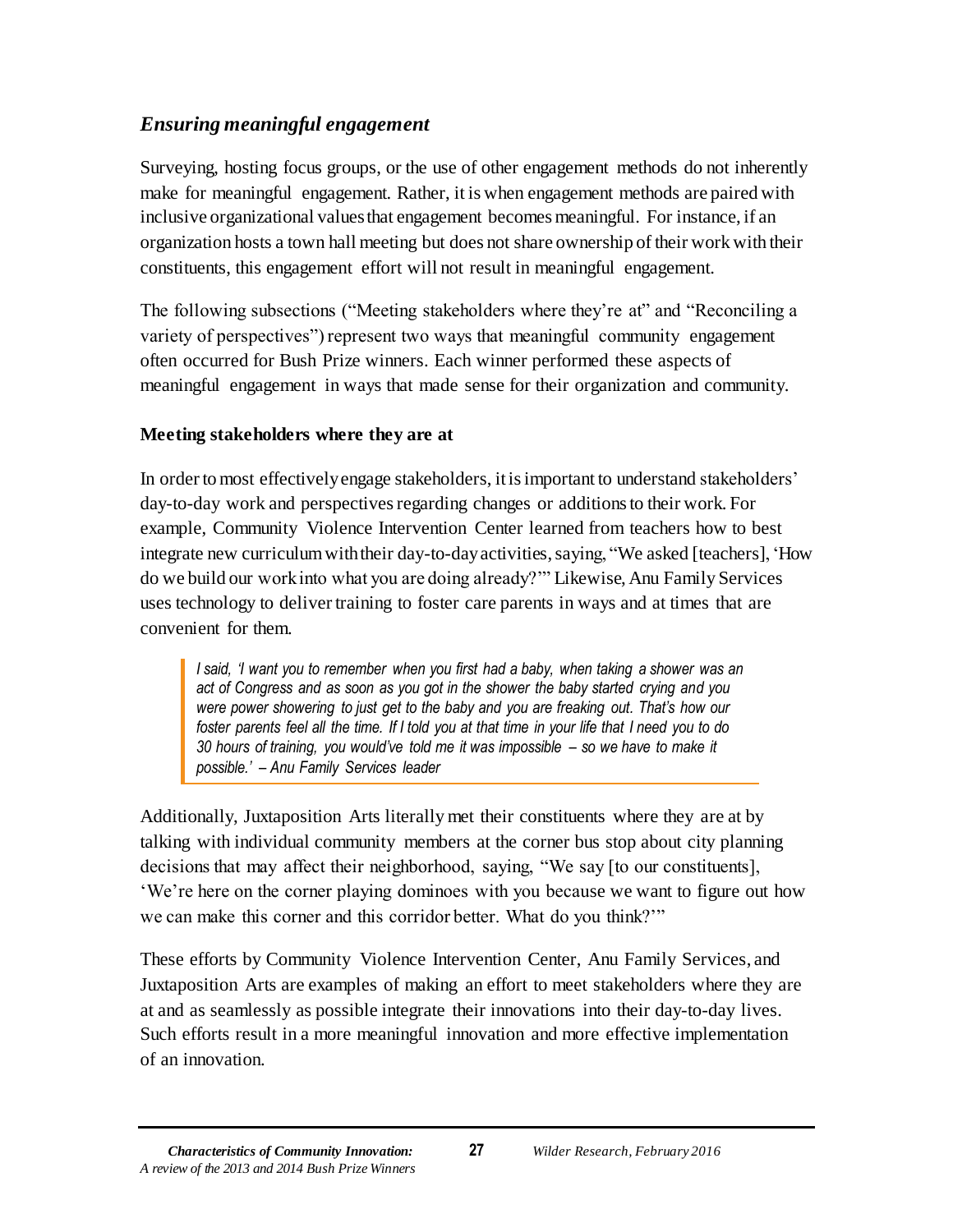#### **Reconciling a variety of perspectives**

A sign of an effective community innovation process is hearing a wide variety of perspectives. Moving forward with a community innovation process entails sorting through this variety of perspectives and arriving at a decision that accounts for each of them. This process of working through sometimes conflicting perspectives or opinions contributes to a community innovation that is meaningful for the community-at-large, rather than individuals or subsects within a community. For example, Cannon River Watershed Partnership stated that differing perspectives are necessary for a valid community innovation process. Likewise, Legal Services of North Dakota shared the importance of considering a variety of opinions before making a decision:

*[Legal Services of North Dakota leader] listened to every side of what was going on, and after he had listened to everything, he made a decision. – Legal Services of North Dakota stakeholder*

## <span id="page-28-0"></span>**Collaborative**

**Bush Foundation's definition of collaborative:** A true joint effort, with partners willing to share ownership and decision-making as they pursue an innovation together

## *Types of partners with which winners collaborated*

Bush Prize winners collaborated with many types of partners, including government agencies, nonprofits, businesses, K-12 school systems, higher education institutions, medical or health care institutions, religious institutions, and foundations. See Figure 11 on the next page for the number of winners that collaborated with various partner types. It should be noted that we defined "partners" as those actively involved in the community innovation process or those that provided some necessary skill, resource, or connection in order to achieve the innovation.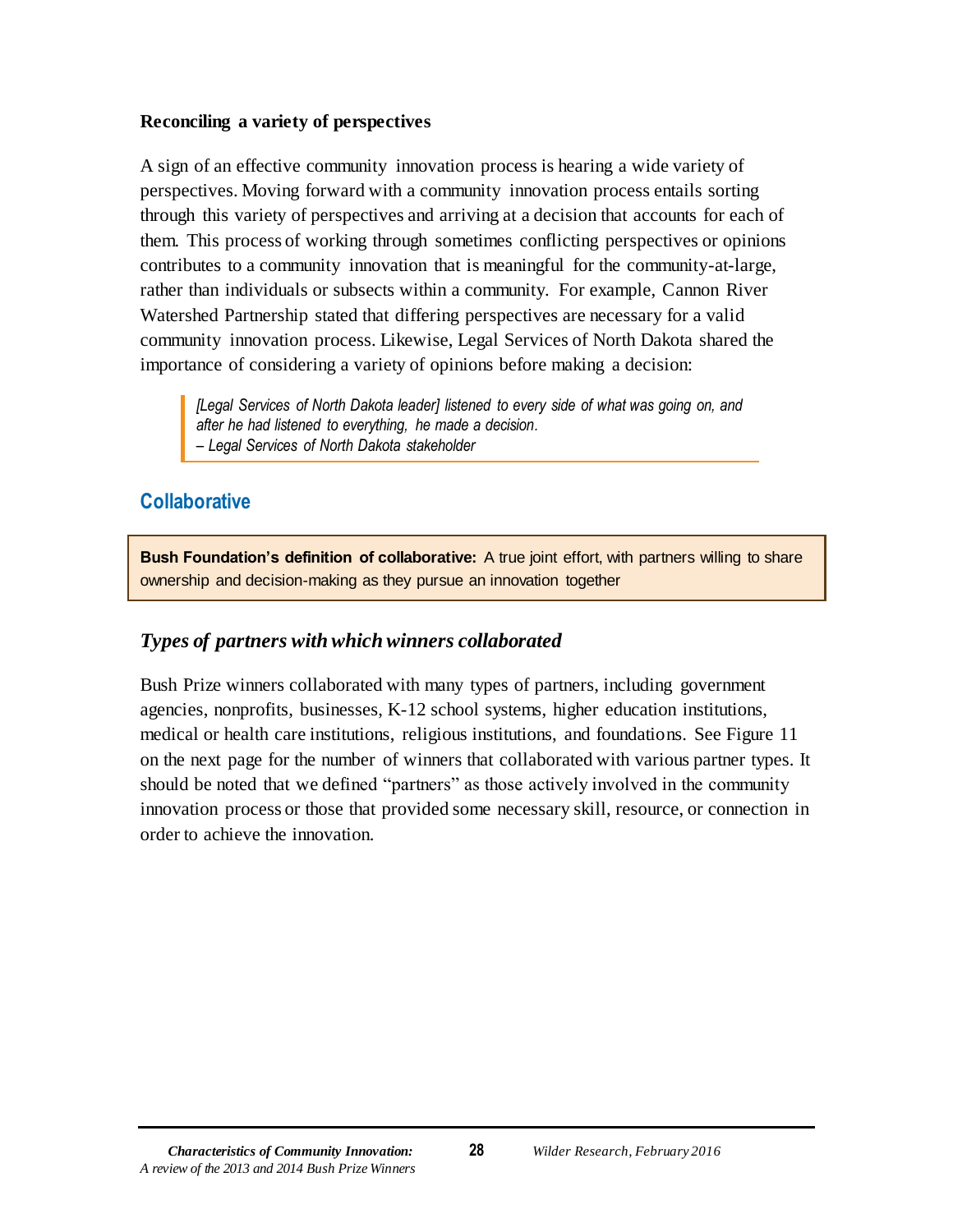#### <span id="page-29-0"></span>**11. Partner types involved in winners' community innovation processes**

|                                     | 2013 | 2014 | Total<br>$(N=18)$ |
|-------------------------------------|------|------|-------------------|
| Government agencies                 | 9    |      | 16                |
| Nonprofit organizations             |      | 5    | 12                |
| <b>Businesses</b>                   | 3    | 6    | 9                 |
| K-12 school systems                 | 3    | 2    | 5                 |
| Higher education institutions       | 4    |      | 5                 |
| Medical or health care institutions | 3    | 2    | 5                 |
| Religious institutions              |      |      | 2                 |
| Foundations <sup>1</sup>            |      |      |                   |

*Note: Neither 2013 nor 2014 interview protocols asked systematically about partner types because the "Collaborative" pillar was not operationalized at the time of protocol development to include partner types. Findings presented in Figure 11 represent partner types mentioned by winners when asked about partners involved in their innovation process, rather than a specific question about partner types.*

*<sup>1</sup>While foundations were involved with a number of winners' innovations by providing funding, we only counted foundations as*  "partners" if they held a more involved role, such as helping to facilitate meetings or leading components of the innovation process.

## *Managing different types of partnerships*

Winners managed partnerships and collaboratives differently depending on their size. Some innovations were achieved by large collaboratives (10+ organizations or agencies), while other innovations were achieved by smaller partnerships (2-9 organizations or agencies). For work involving many partners, effective facilitation and coordination is necessary for successful collaboration. A dedicated facilitator and coordinator can expedite planning and decision-making processes, as well as contribute to realizing action steps more efficiently.

*[Our project] coordinator spent hours mapping exactly how [our process] would work. What data would be collected by who, when it needed to be in by. She is a master at tracking it all. She or one of her staff was at all of those different meetings; there was always a link in communication. – Community Violence Intervention Center leader*

For smaller partnerships, winners placed additional importance on the relational aspects of partnerships, whereas this was less of a focus in interviews with winners who accomplished their innovations within larger collaboratives. For instance, Juxtaposition Arts accomplished their innovation with a smaller number of partners, and their leaders described a process of short-term, contract-based partnerships in order to determine if the relationship would support a successful partnership.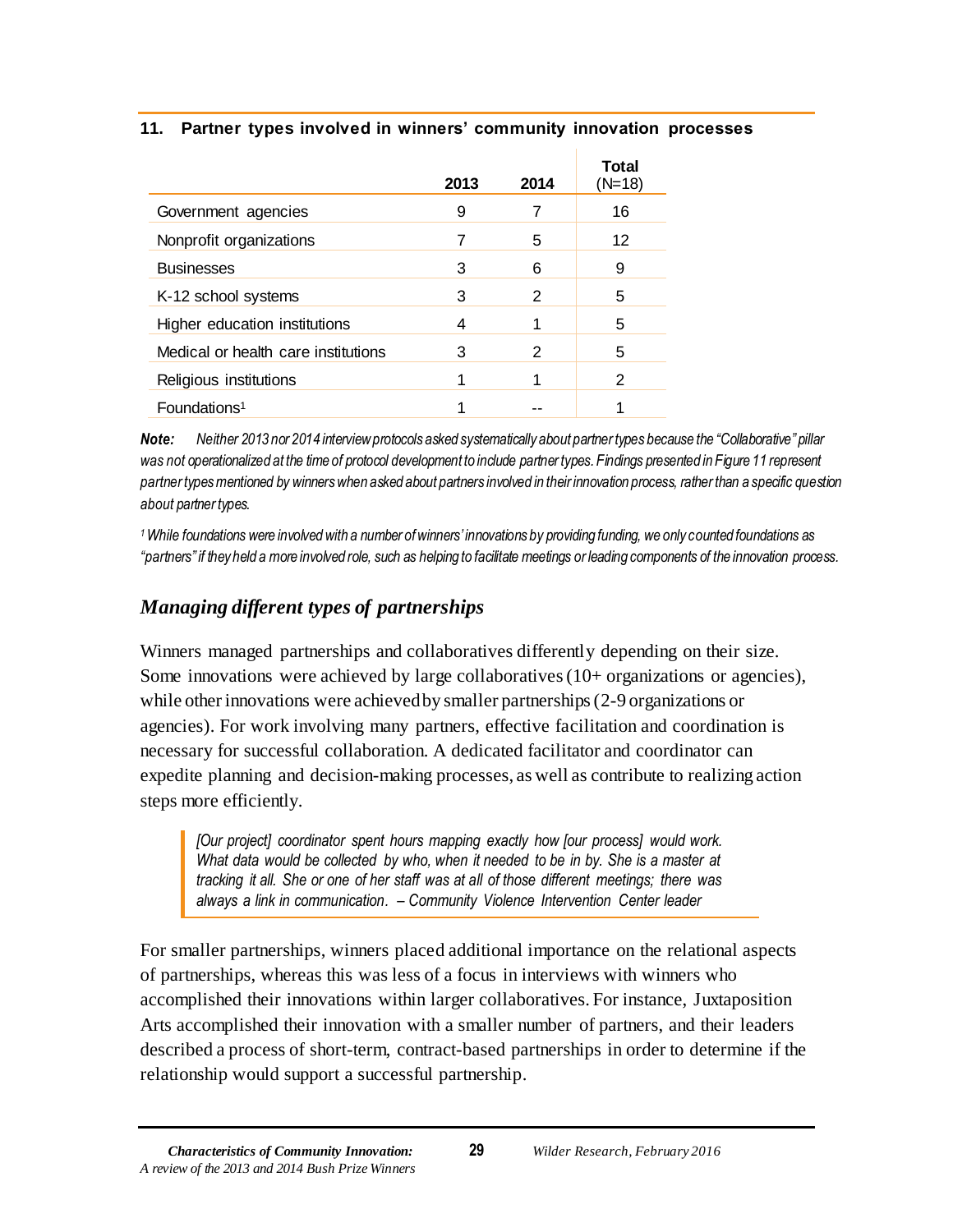#### *Benefitting from collaboration*

Many Bush Prize winners noted the benefits of collaborating with partners, specifically saying that collaboration widens the idea and resource pool for achieving a community innovation. Project PRIME spoke about how, through collaboration with different kinds of institutions, they were able to build credibility and momentum within their community. In this way, collaboration made it easier for the project to gain community buy-in and to seek and utilize more resources. A Community of Care stakeholder acknowledged "a variety of players who at one time or another contributed something significant [to the innovation]," with other winners echoing this sentiment:

*It was a dynamic group with a passion to help us develop. You had to bring the right people together—that's the secret. – Behavior Management Systems stakeholder*

*We have a wonderful relationship with our law enforcement [agencies in the area], if we didn't have that, it'd be a whole different situation. – Domestic Violence Crisis Center leader*

Government partnerships were not only beneficial, but often necessary, with a Destination Rapid Center leader saying, "We had to get the mayor and council on board because we built on public land, it's owned by the city."

## <span id="page-30-0"></span>**Resourceful**

**Bush Foundation's definition of resourceful:** Using existing resources and assets creatively to make the most of what a community already has

#### *Sharing resources*

All winners mentioned sharing resources with their partners, which is one way that winners exhibited resourcefulness. By sharing resources, winners were able to maximize the reach of their work as well as increase their work's sustainability. Behavior Management Systems offered an example of five mental health providers sharing the staffing and financial responsibility of providing follow-up services to patients experiencing mental health crisis. Likewise, Lanesboro Arts mentioned a strategic decision to share resources among partners:

*The Arts Council had no staff but had a building, and Cornucopia had no building but had a staff. It was aligning the pluses and minuses of both organizations. It was strategic in making it more sustainable for both. – Lanesboro Arts leader*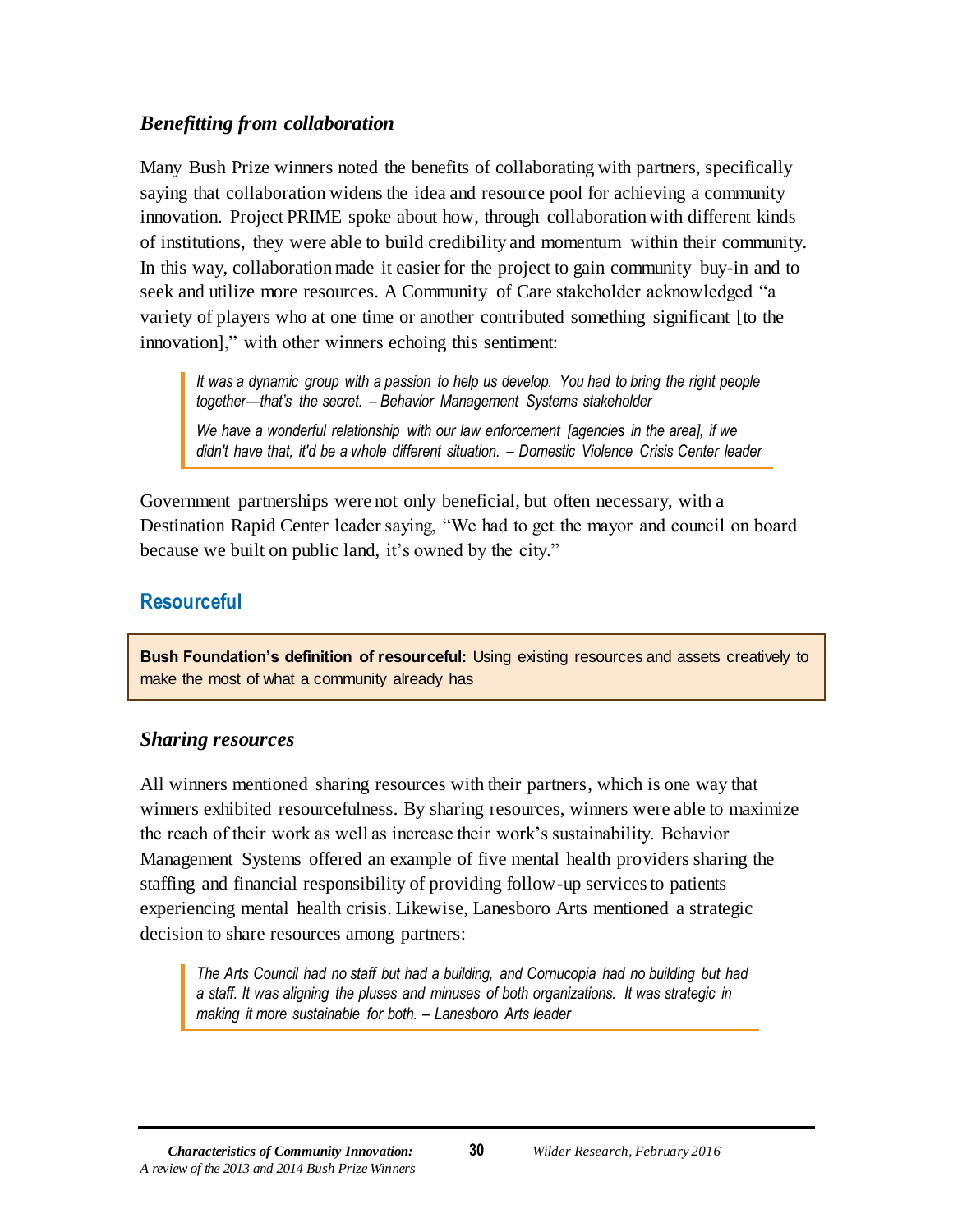## *Types of resources used by winners*

Bush Prize winners used a number of different resources when pursuing their innovations. Wilder Research categorized resource groups into five categories: people, groups, or individuals; political resources; cultural resources; constructed or capital assets; and natural resources. Please see Figure 12.

#### <span id="page-31-0"></span>**12. Resource types used by winners**

|                                                                                                                                                       | 2013 | 2014 | Total<br>(N=18) |
|-------------------------------------------------------------------------------------------------------------------------------------------------------|------|------|-----------------|
| <b>People, groups, or individuals</b> , such as those who brought<br>specific knowledge, social connections, skills, or perspective<br>to the process | 8    | 9    | 17              |
| <b>Political resources, such as existing laws, regulations, or</b><br>political processes                                                             | 6    | 4    | 10              |
| <b>Cultural resources, such as social dynamics like</b><br>demographics, social movements, or cultural practices                                      |      | 6    |                 |
| <b>Constructed or capital assets, such as existing</b><br>infrastructure, buildings or space, or technology                                           | 1    | 5    | 6               |
| <b>Natural resources, such as land, water, wildlife, or forests</b>                                                                                   | 2    | 3    | 5               |

### **People, groups, and individuals**

Seventeen winners mentioned people, groups, and individuals as resources for achieving their innovation. Sometimes winners worked with a specific group of people when pursuing their innovation. For instance, Northern Plains Sustainable Agriculture Society leverages the skills of farmers when applying for seed breeding grants, which benefits their organization (because it strengthens their grant applications) and the farmer community (because farmers are paid for the time and resources allocated to seed breeding).

*The real experts at increasing seed variety are in the farmer community. [Writing farmers into grant applications] is where Northern Plains has broken the mold, and it's resulting in success. It's an excellent example of thinking outside the box. – Northern Plains Sustainable Agriculture Society stakeholder*

Another way that winners talked about community members assisting with the innovation process was as "local champions," or a community member or leader with the clout necessary to garner buy-in from other community members. A Lanesboro Arts leader as well as stakeholders mentioned a "matriarch" of the community, saying that "having someone from the community who has been there their whole life to support the work is exceptionally important." Likewise, a Face It TOGETHER Sioux Fallsleader mentioned two "seasoned business people who had a lot of connections," saying, "There was definitely a recognition of 'If these two are involved, we should check it out.'"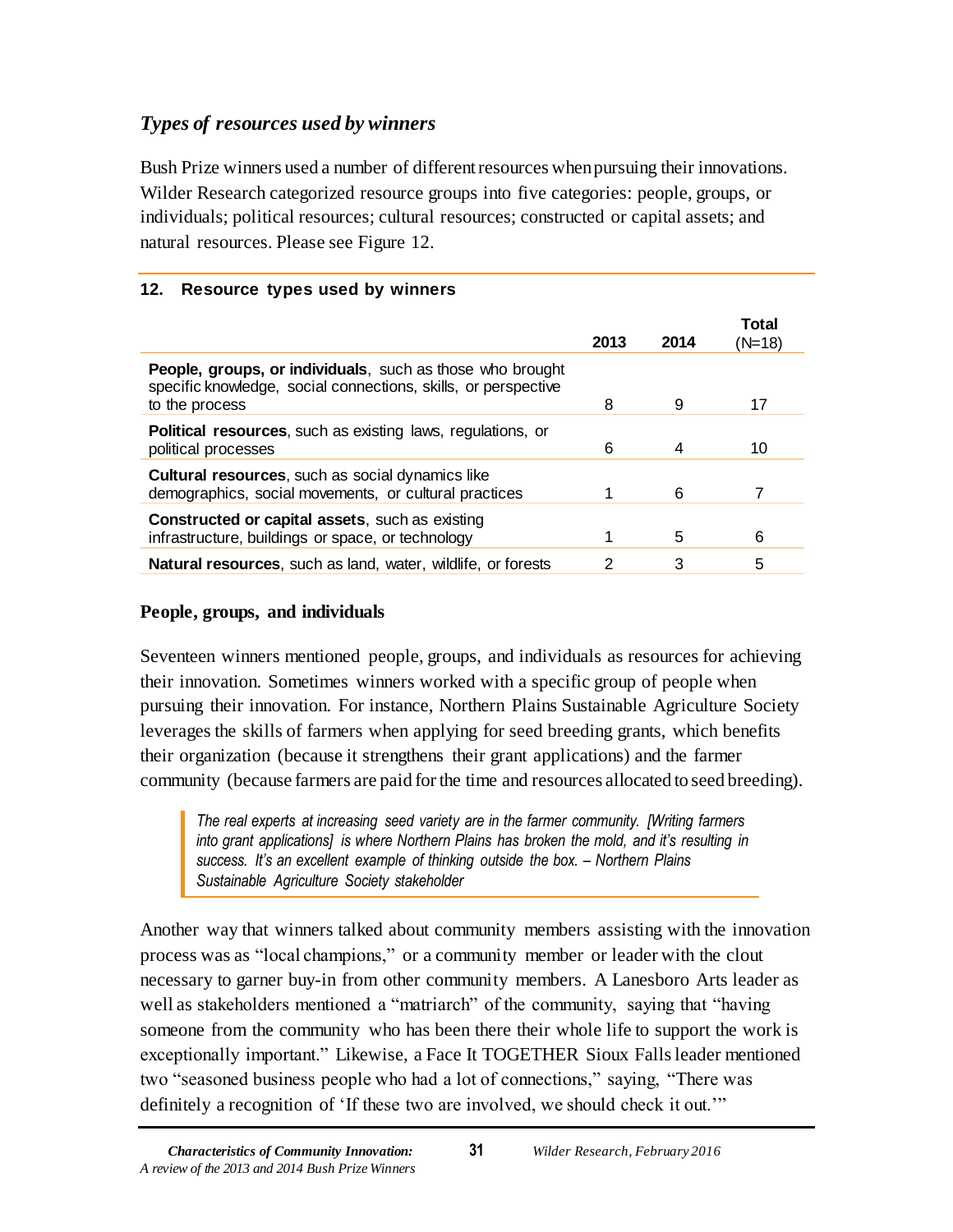Additionally, winners also spoke of garnering the support of elected officials as another way in which people assisted the community innovation process. "That's always been really key, to have that elected person from the area," said a Cannon River Watershed Partnership leader.

#### **Political resources**

Ten winners used political resources when achieving their innovations, such as legislation that helped them achieve their innovation (for example, the Clean Water Act for Cannon River Watershed Partnership's innovation), or contracting with government agencies to provide a service or otherwise receiving government funds that in some way was connected to their innovation (Figure 13).

# <span id="page-32-0"></span>**13. Type of government funding received by winners**

|                 | 2013 | 2014 | <b>Total</b><br>$(N=18)$ |
|-----------------|------|------|--------------------------|
| Local funding   |      | 4    | 12                       |
| State funding   |      | З    | 6                        |
| Federal funding |      |      | 6                        |

*Note: Neither 2013 nor 2014 interview protocols asked systematically about type of government funding because "political resources" was not operationalized at the time of protocol development to include type of government funding. As such, the findings presented in this table represent times that winners mentioned type of government funding without a specific prompt about government funding or type of government funding received.*

For two winners (Cloquet Area Fire District and Lanesboro Arts), their innovation was a political act. As a Lanesboro Arts stakeholder described, their innovation occurred "once the mayor and the city council designated the city as the Arts Campus." According to these winners, a benefit of "enacting" their innovation in this manner is ongoing and institutionalized support from government systems.

#### **Cultural resources**

Seven Bush Prize winners leveraged cultural resources when pursuing their innovation, such as social shifts or movements, or cultural values. One Cannon River Watershed Partnership stakeholder commented, "The culture in a very small community is exactly why their approach worked," with other winners echoing that their knowledge of their communities' cultures was paramount for achieving their innovation.

*They leveraged religious leadership and how they could help lift up the importance and viability of this new organization. They called on people like that to advertise and legitimize what we offered. [That] brought legitimacy to our new organization. – Community of Care stakeholder*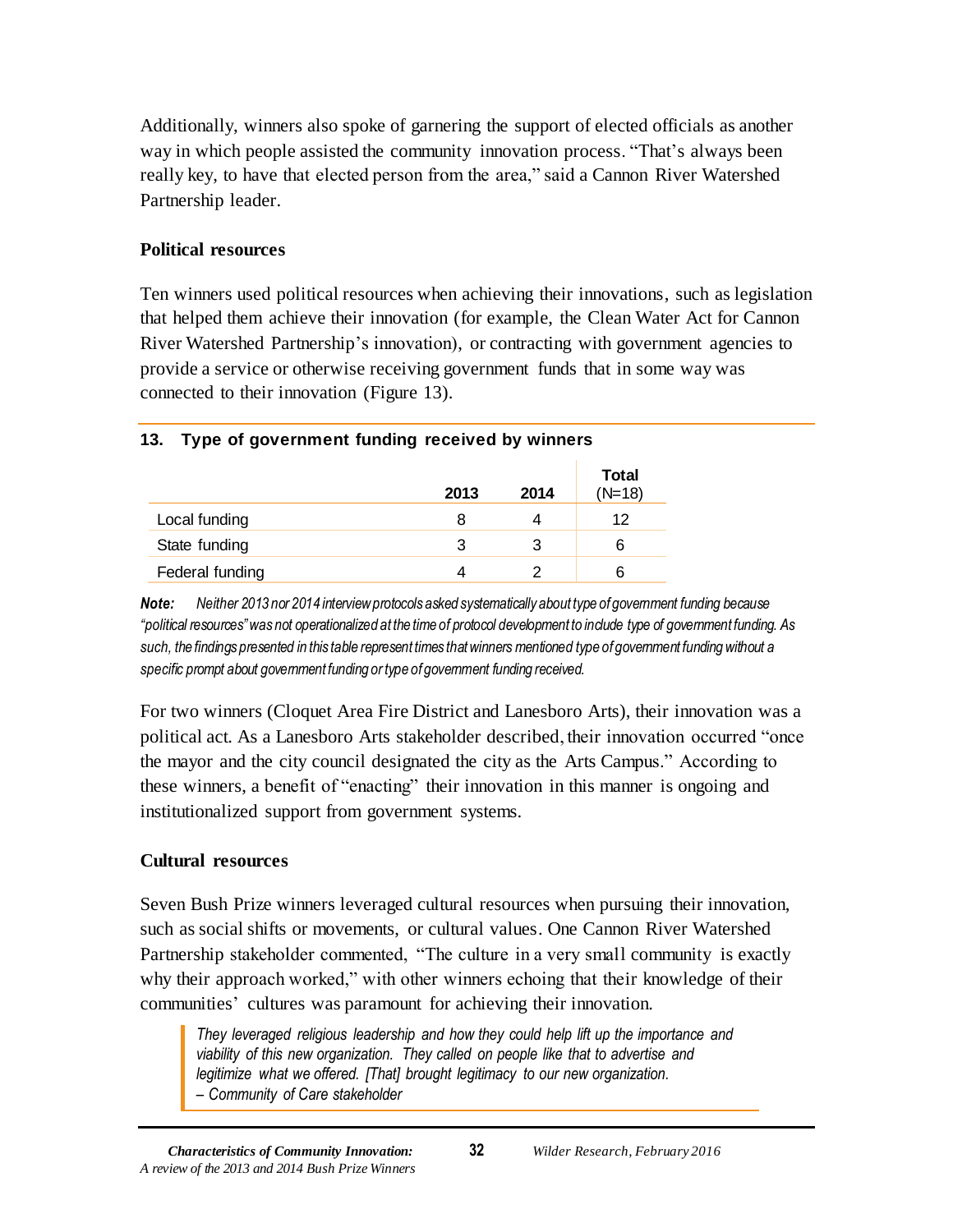Leveraging demographic or economic shifts in their communities – and the community perceptions that arose from these shifts – was another way in which winners used cultural resources when pursuing their innovation. It should be noted, however, that while winners leveraged these shifts, these external influences sometimes acted as the impetus *for* the innovation as well, with a Lanesboro Arts leader saying, "There was important synergy with the economic downturn in 2008. There was a lot of questioning of, 'What will this community be?"

Another way in which winners conceptualized "cultural resources" was in terms of acknowledging cultural values that they share with their community. In particular, Native American Community Development Institute and First Peoples Fund – both Native American-led organizations focused on serving the Native American community – talked about cultural resources in this way, with a NACDI leader saying, "We broke bread with people a lot. We practiced some of our spirituality, formally and informally."

#### **Constructed or capital assets**

Constructed or capital assets that belonged to Bush Prize winners, or were present in their community, were another important resource for achieving a community innovation, with six winners noting that they utilized such assets. Juxtaposition Arts and other arts-focused winners offered numerous examples of capitalizing on underutilized physical aspects of their communities to promote community identity and gathering. For example, to encourage interaction with their physical surroundings, Juxtaposition Arts created a small "pocket park" next to their building that features sculpture art created by youth enrolled in classes at Juxtaposition Arts, and they periodically erect a "parklet" (roughly the size of a street parking spot) on their street. Similarly, Lanesboro Arts created their Poetry Parking Lot to encourage travel to their downtown area and to address concerns of community members related to accommodating tourist vehicles.

Community gathering places also provided winnersspace to engage with their community members when pursuing their community innovation. For instance, Native American Community Development Institute used local businesses and institutions to meet with members of their community.

#### **Natural resources**

Natural resources also played a role in some winners' community innovation processes, with five winners saying that they used this resource type for their innovation. A Lanesboro Arts leader billed the Arts Campus as "a multi-pronged approach to promoting the community: Lanesboro Arts promotes the arts community, and the Chamber of Commerce promotes the scenery and recreation." Additionally, the innovations achieved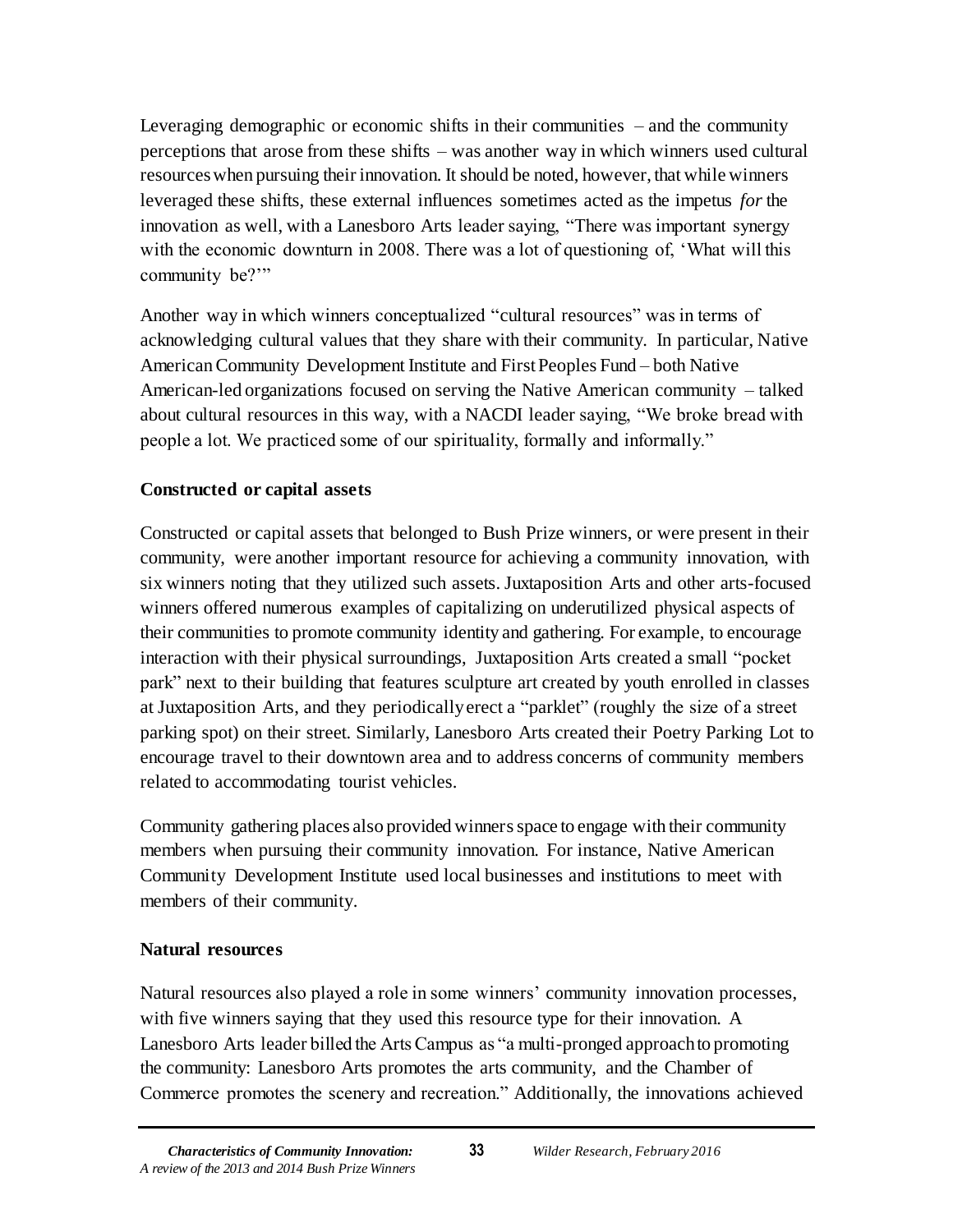by Northern Plains Sustainable Agriculture Society and Cannon River Watershed Partnership rely on preserving or supporting natural resources. In this way, these winners used natural resources in a creative way to achieve their innovations.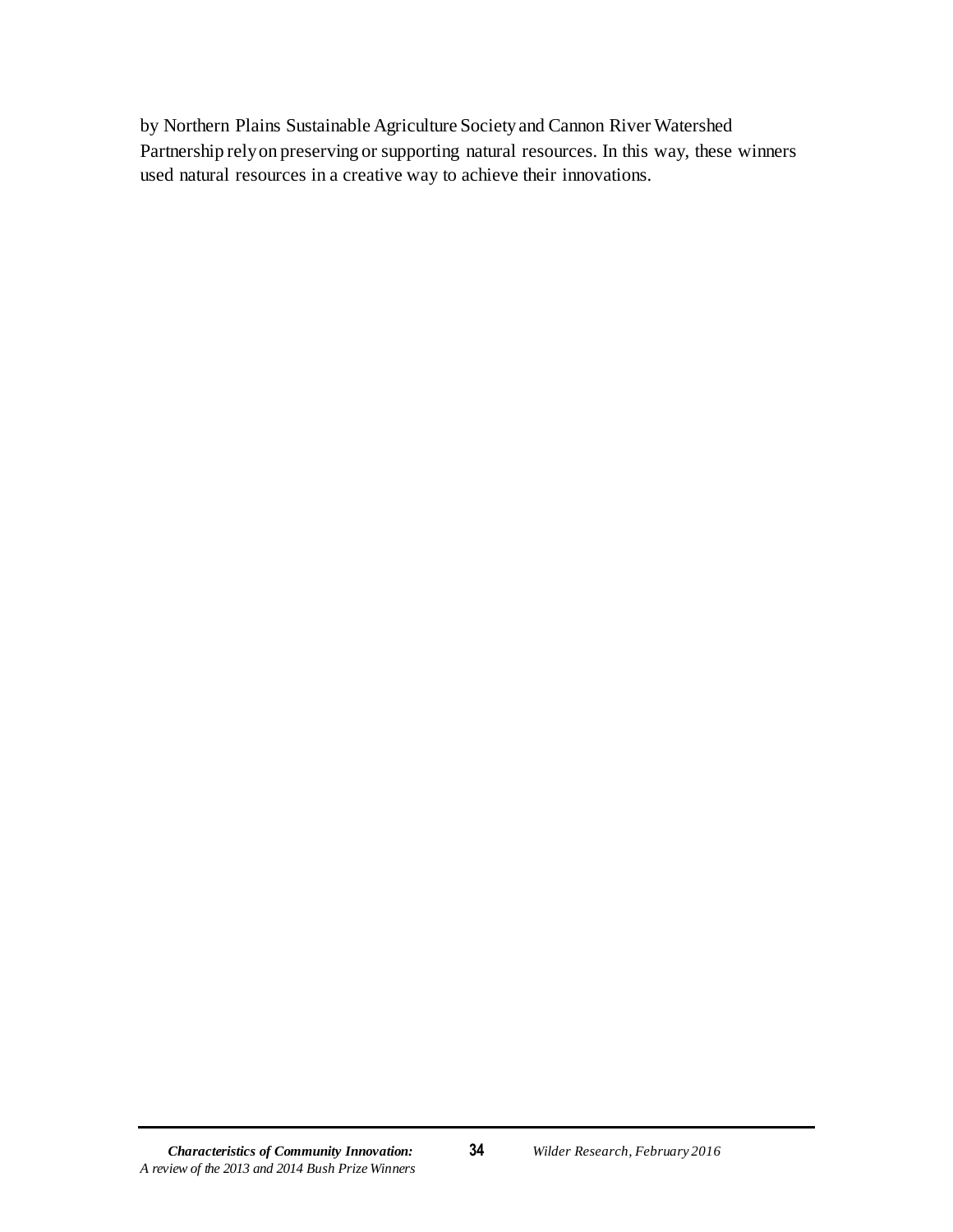# <span id="page-35-0"></span>How is community innovation a different kind of innovation?

From our interviews with Bush Prize winners and stakeholders, and our review of innovation literature, it is clear that community innovation occupies a distinct space within the innovation field. Community innovation is distinct from other types of innovation because it relies on and takes place within community.

## **Sharing ownership and committing to community are distinctive characteristics of community innovation**

Of the four characteristics of a culture of innovation that were identified duringinterviews with Bush Prize winners and stakeholders (sharing ownership, fostering creativity, learning from failure, and committing to community), two are related more directly to "community" and two are related more directly to "innovation." The characteristics related more directly to community are: sharing ownership and committing to community, while the other two characteristics – fostering creativity and learning from failure – are related more directly to innovation. In this way, the characteristics of a culture of innovation can be separated into "community characteristics" and "innovation characteristics." While the "innovation characteristics" are important for innovation, *community* innovation only occurs when the process toward innovation is grounded in these "community characteristics" of sharing ownership and committing to community.

It should be noted, however, that the presence of all four culture of innovation characteristics are important for community innovation. The "community characteristics" are the foundation, but an innovation will not occur if the "innovation characteristics" are not also present. For example, an organization can share ownership and commit to their community, and never venture into innovative endeavors. Community innovation occurs at the overlap of "community characteristics" and "innovation characteristics." See Figure 14 on the next page for a visualization of these concepts.

To reflect these findings, Wilder Research recommends that the Bush Foundation adopt the term "Culture of Community Innovation" to replace its current use of "Culture of Innovation."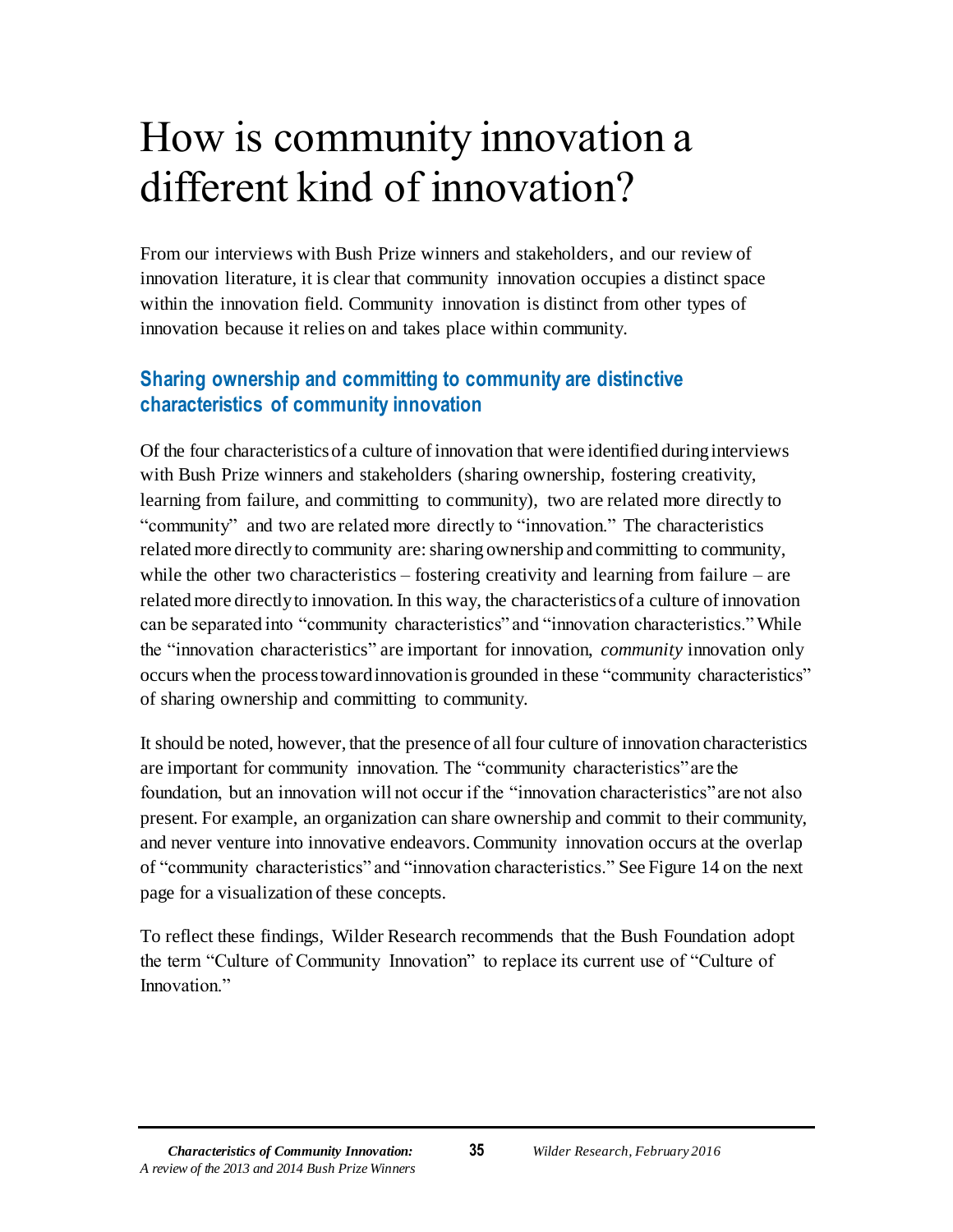#### <span id="page-36-0"></span>**14. Characteristics of a culture of community innovation**



## **Community innovation relies on the process by which it was achieved**

To achieve a community innovation, the pillars of the Community Innovation Process (Inclusive, Collaborative, and Resourceful) act in parallel with the "community characteristics" of sharing ownership and committing to community. The success of a community innovation process is judged by whether the resulting solution is more effective, equitable, or sustainable *as well as* whether it is meaningful for the community within which it occurs. In other words, a successful community innovation occurs when community members are deeply involved in defining what "more effective, equitable, or sustainable" means for them and their community.

For example, in order to build collective understanding or generate ideas about how to solve a community problem, an organization might engage its constituents to brainstorm potential solutions (which would be an example of enacting the "Inclusive" pillar). However, if those leading the engagement effort are not committed to their community and decide to pursue an idea that does not have community support, any solution arising from this process will not be *of* the community, and therefore will not be a successful community innovation (according to our definition).

The same could be said about an organization that chooses to involve multiple partners in a community innovation process (which would be an example of enacting the "Collaborative" pillar). If those leading the innovation process do not approach partnerships by sharing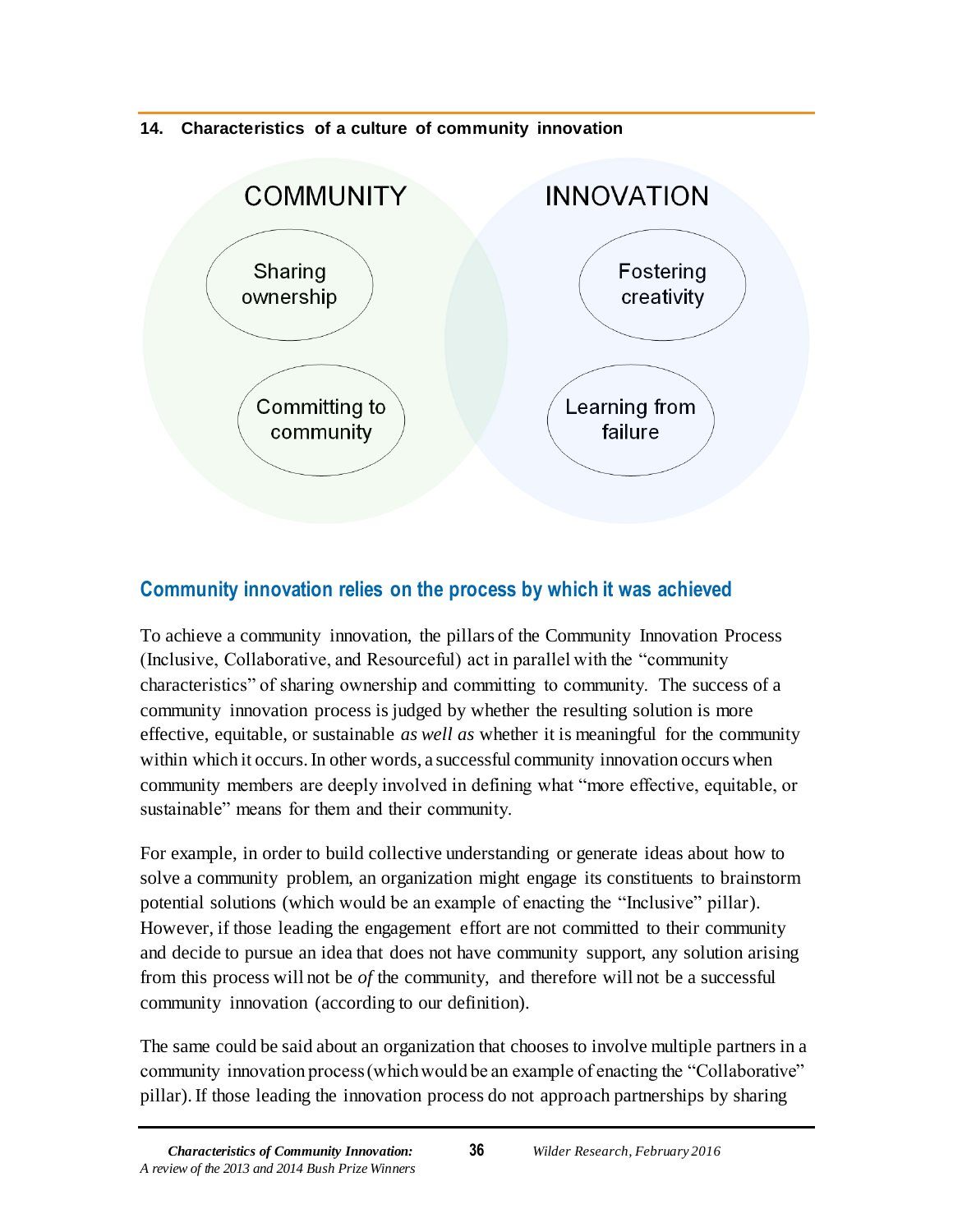ownership with their partners(through listening, building relationships, and recognizing expertise), any solution that results from those processes is not an example of successful community innovation by our definition because it is not the result of multiple and varied perspectives.

Regarding the "Resourceful" pillar, using resources is different in a successful community innovation process because sharing ownership and committing to community often entails more time-consuming processes, which increases costs. It follows that extramonetary resources (such as political, cultural, constructed, or natural resources) are beneficial and sometimes necessary to achieve community innovations. In other words, within a community innovation process, "resourceful" takes a distinctly less-monetary hue, with a greater emphasis on using other types of resources.

Additionally, by sharing ownership of a community innovation process, the pool of potential resources that can be used toward achieving a community innovation expands in quantity and in type (because the people involved likewise expands in quantity and in type). Sharing ownership is also helpful in assessing a community's assets; if an organization shares ownership with community members, the number and variety of people involved in creating a solution allows for a more thorough assessment of their community's assets and strengths. As a result, a community innovation process can be grounded in these assets and strengths, making for a more effective and meaningful solution.

## **Community innovators ensure that every aspect of their work is deeply relevant to their community**

The most important finding from this review is that successful community innovators have discovered ways of ensuring deep relevance with their communities. This relevance is an utmost priority for them and their work; it is embedded in how they think, how they approach their work, and how they measure success. Because community relevance is so important to them – and because they see the value inherent in this relevance – community innovators take extra, time-intensive steps to meaningfully engage their community. Bolstered by sharing ownership (through listening, building relationships, and recognizing expertise) and by committing to their community (through developing shared vision with community members and representing their community), community innovators tackle tough community problems by ensuring that each phase of the problem-solving process is deeply relevant to their community.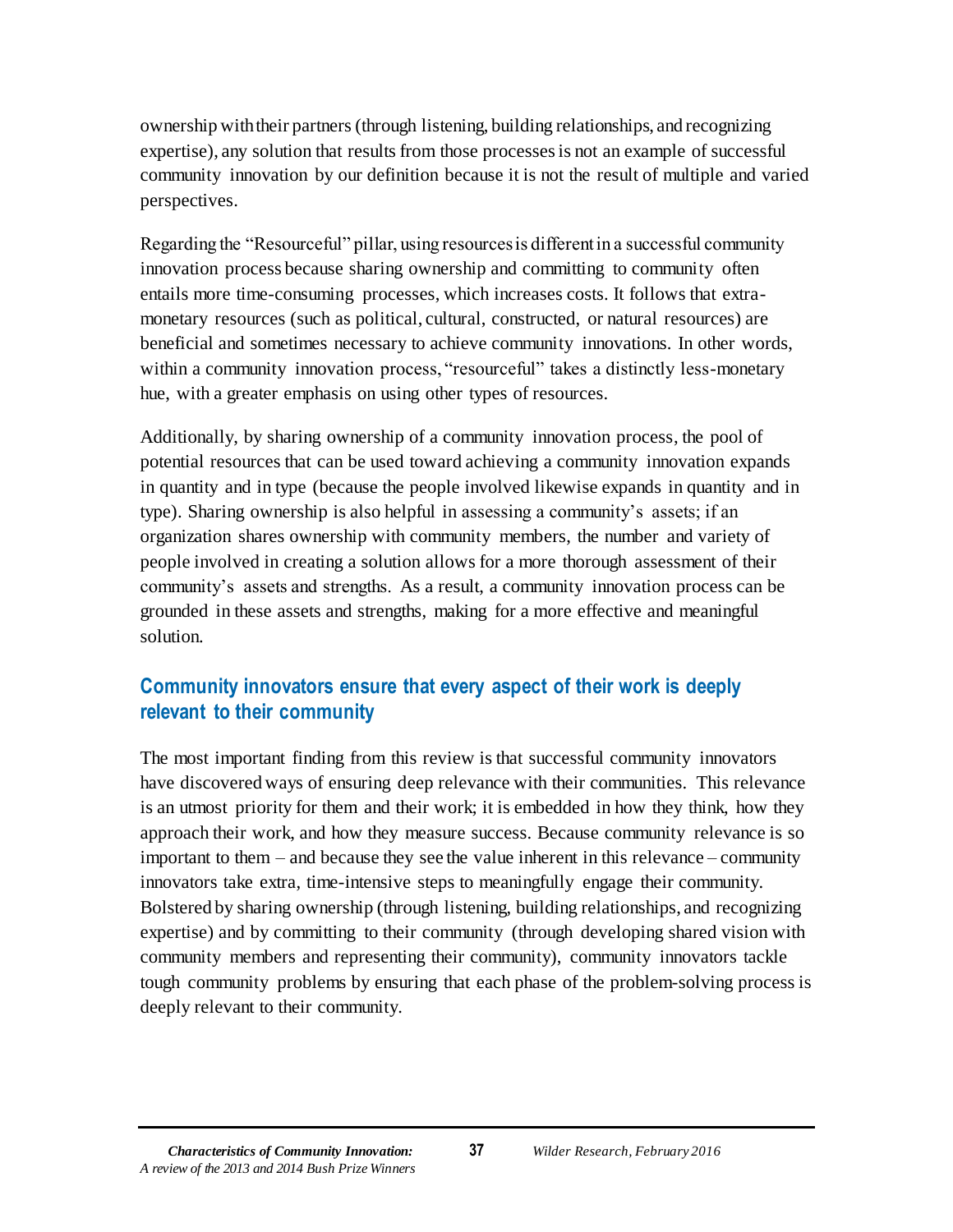# <span id="page-38-0"></span>Appendix

## *Bush Prize winner descriptions*

A brief description of Wilder Research's understanding of the Bush Prize winners and their community innovations follows. The Bush Foundation recognizes these organizations for their pattern of innovative solutions; pattern of using inclusive, collaborative and resourceful problem-solving processes; and for their culture of innovation. The descriptions of innovations and their impacts in this section restate information from winner applications or interviews. It is important to note that Wilder Research did not evaluate winners' outcomes, and while some winners conducted their own evaluations, Wilder Research did not conduct rigorous reviews of these evaluations.

## <span id="page-38-1"></span>**2013 winners**

**Anu Family Services.** Based in Saint Paul, Minnesota, is a nonprofit child welfare agency. Anu Family Services developed an exhaustive search process to find foster youth permanent homes (as opposed to "diligent" search processes used by most child welfare agencies). Additionally, Anu Family Services helps youth heal from trauma caused by the foster care system by expanding their network of supportive adults, and trains welfare professionals to deliver services in ways that support their own well-being. Anu Family Services is distinct from other child welfare agencies in its focus on the holistic wellbeing of youth and child welfare professionals.

**Behavior Management Systems.** Behavior Management Systems is a mental health service provider in Rapid City, South Dakota. Behavior Management Systems led a process that resulted in more appropriate treatment of people in mental health crisis. This new model changed how law enforcement professionals in Rapid City responded to people in mental health crisis; instead of transporting those in crisis to the emergency room – which often resulted in expensive and sometimes unnecessary inpatient treatment – they now mitigate these crises in partnership with the Behavior Management Systems Crisis Care Center. The Crisis Care Center provides 24-hour crisis care for adults in mental health crisis or in need of substance abuse stabilization, which represents an alternative, and often more appropriate, care approach to mental health crisis.

**Cloquet Area Fire District.** Cloquet Area Fire District cooperatively delivers fire protection and emergency medical services across four municipalities (Cloquet, Perch Lake, Fond du Lac reservation, and Scanlon) in northeast Carlton County, Minnesota, rather than each municipality providing its own services. In order to deliver services in this way, the Cloquet Area Fire District helped to change legislation in Minnesota to allow the creation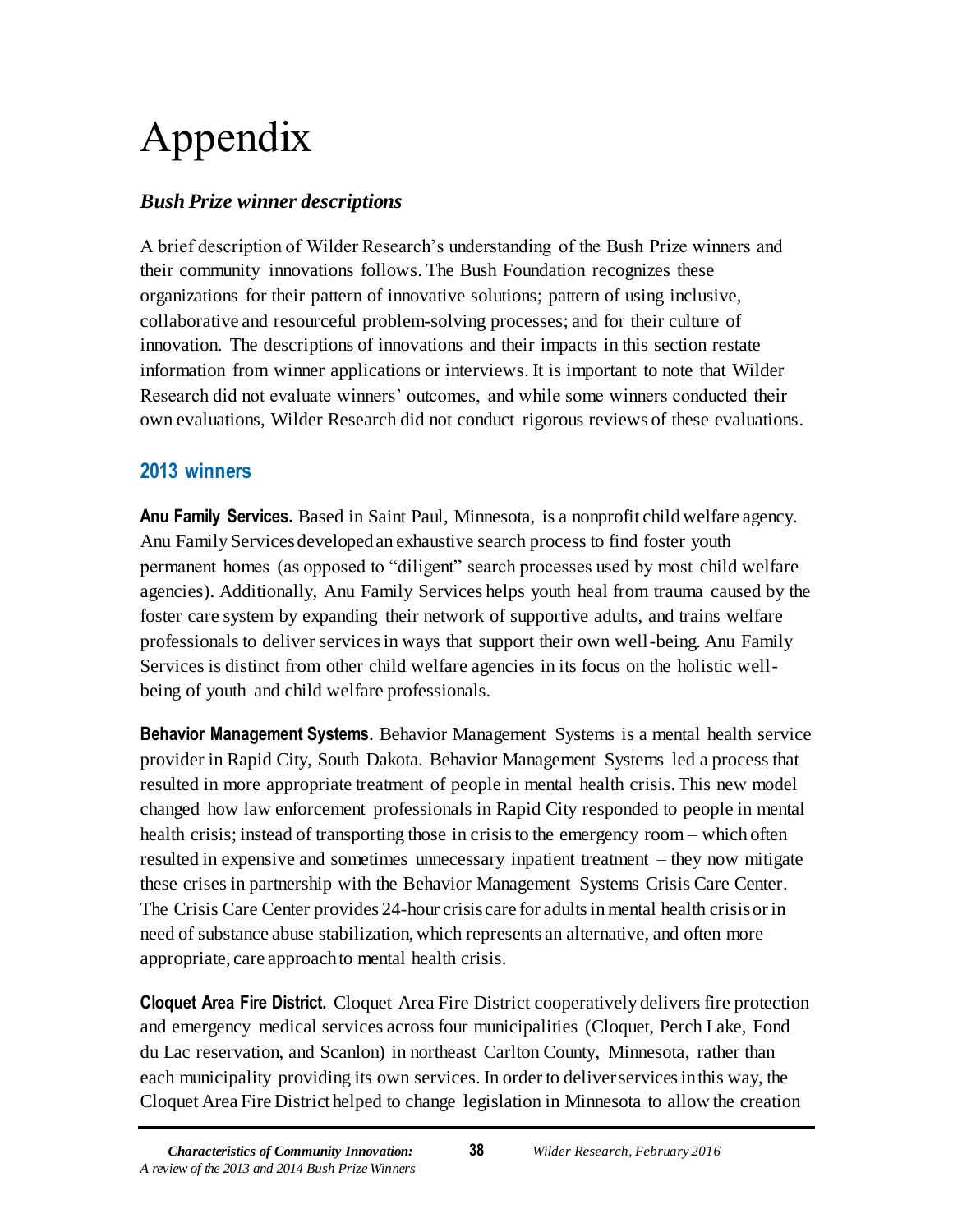of a new fire district that follows a unique taxing structure in order to deliver services across jurisdictions.

**Community Violence Intervention Center.** Community Violence Intervention Center is a community violence intervention and prevention agency in Grand Forks, North Dakota. Community Violence Intervention Center developed and implemented a program called Safer Tomorrows, which institutionalized violence prevention and healthy relationship education for K-12 students and for youth athletes in Grand Forks County. With the goal of consistently identifying instances of domestic violence, Community Violence Intervention Center also developed new procedures for police when responding to distress calls, such as instructing police officers to ask about perceptions of safety upon arrival.

**Four Bands Community Fund.** Four Bands Community Fund is a community development financial institution located on the Cheyenne River Sioux Indian Reservation. Four Bands Community Fund developed and implemented Making Waves, an initiative to educate youth in tribal schools about financial management and entrepreneurship skills. Making Waves' goal is to instill sound financial practices early in life to reduce financial stress as students grow up. This is the first time that youth financial management and entrepreneurship training has been offered on the reservation. A tribal resolution was passed to support the Making Waves initiative by encouraging tribal departments and enterprises, community organizations, schools, and local businesses to collaborate to remove barriers to financial capability and entrepreneurship. The Making Waves curriculum is now available nationwide.

**Great Plains Food Bank.** Based in Fargo, North Dakota, Great Plains Food Bank is a statewide food access and advocacy organization. Great Plains Food Bank led the firstever study of the charitable food network in North Dakota and used the results to "change the hunger-relief business" in the state. Great Plains Food Bank used the study as a catalyst to launch creative and collaborative new programs, and now acts as a hub of resources and knowledge for addressing food insecurity in pursuit of a comprehensive and coordinated hunger-relief system throughout the state.

**Juxtaposition Arts.** Juxtaposition Arts is a youth-focused community development and social enterprise arts organization based in Minneapolis, Minnesota. Juxtaposition Arts approaches community development from an asset-based and community-informed framework that actively seeks the input of community members traditionally left out of decision-making processes. Their approach is exemplified by a partnership with the University of Minnesota Department of Landscape Architecture called "ReMix: Creating Places for People on West Broadway" that educates youth, provides arts training, and connects community members to city officials.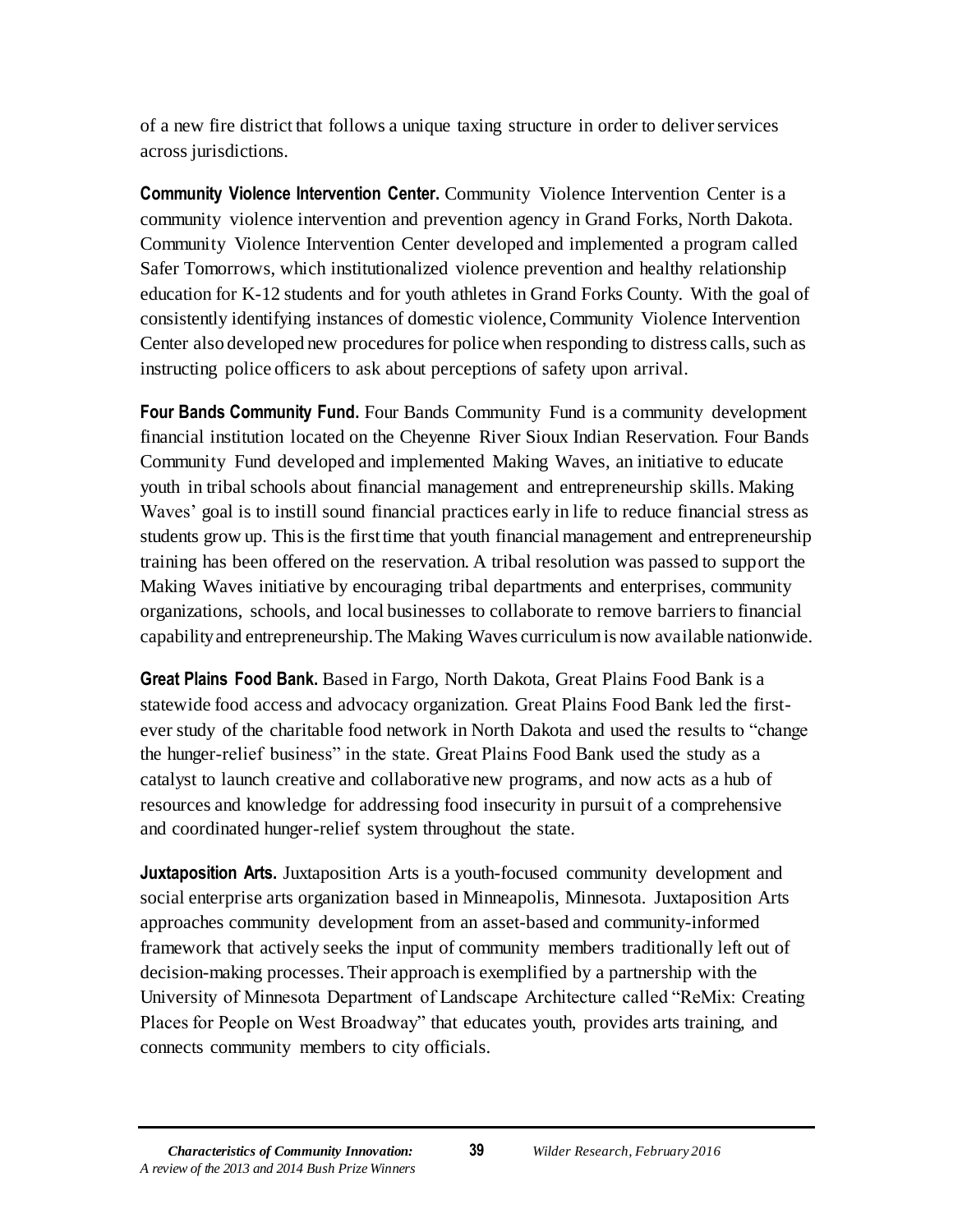**Northern Plains Sustainable Agriculture Society.** Based in La Moure, North Dakota, Northern Plains Sustainable Agriculture Society is a grassroots sustainable agriculture education and advocacy organization. Northern Plains Sustainable Agriculture Society created a Farm Breeding Club, which facilitates partnerships between farmers and agronomists to increase the variety of organic and low-output seeds across seven plains states. Northern Plains uses participatory plant breeding to increase the variety of organic seeds in North Dakota and the region through close collaboration among farmers and agronomists during all phases of breeding.

**Project PRIME.** Based in Rapid City, South Dakota, Project PRIME is a math-focused education collaborative, utilizing a partnership between a school district, a university, and a nonprofit organization. Project PRIME implemented a new math curriculum and pedagogy in Rapid City Area Schools (the K-12 public school district), and works to train current and future Rapid City K-12 math teachers at Black Hills State University with the new curriculum and pedagogy. This new approach to the development and implementation of math curriculum resulted in improved math achievement for Rapid City students, as well as a decreased achievement gap between Native American students and white students.

## <span id="page-40-0"></span>**2014 winners**

**Cannon River Watershed Partnership.** Based in Northfield, Minnesota, Cannon River Watershed Partnership is an environmental protection organization formed by citizens dedicated to protecting the Cannon River. Cannon River Watershed Partnership leads the Southeast Minnesota Wastewater Initiative, which engages communities in need of making improvements to their sewage treatment systems in the 11 counties in Southeast Minnesota. The Southeast Minnesota Wastewater Initiative is a replicable model that improves sewage treatment through the assembly of task forces that design solutions tailored to a community's needs. With Cannon River Watershed Partnership's assistance, through the Wastewater Initiative, 21 communities over the past 12 years have upgraded their sewer systems, improving the water quality and natural systems of the watersheds in Southeast Minnesota.

**Community of Care.** Community of Care, based in Arthur, North Dakota, serves older adults in rural Cass County, North Dakota. Community of Care empowers people to "age in place" by providing support to older adults, intended to allow them to live at home and remain attached to their communities as long as safely possible. Through their One Stop Resource Center, Community of Care provides older adults with information, referrals, transportation, and services with a focus on reducing feelings of isolation and improving the quality of life. Community of Care's model of keeping residents in their homes is a more cost-effective option than moving to assisted living or long-term care facilities.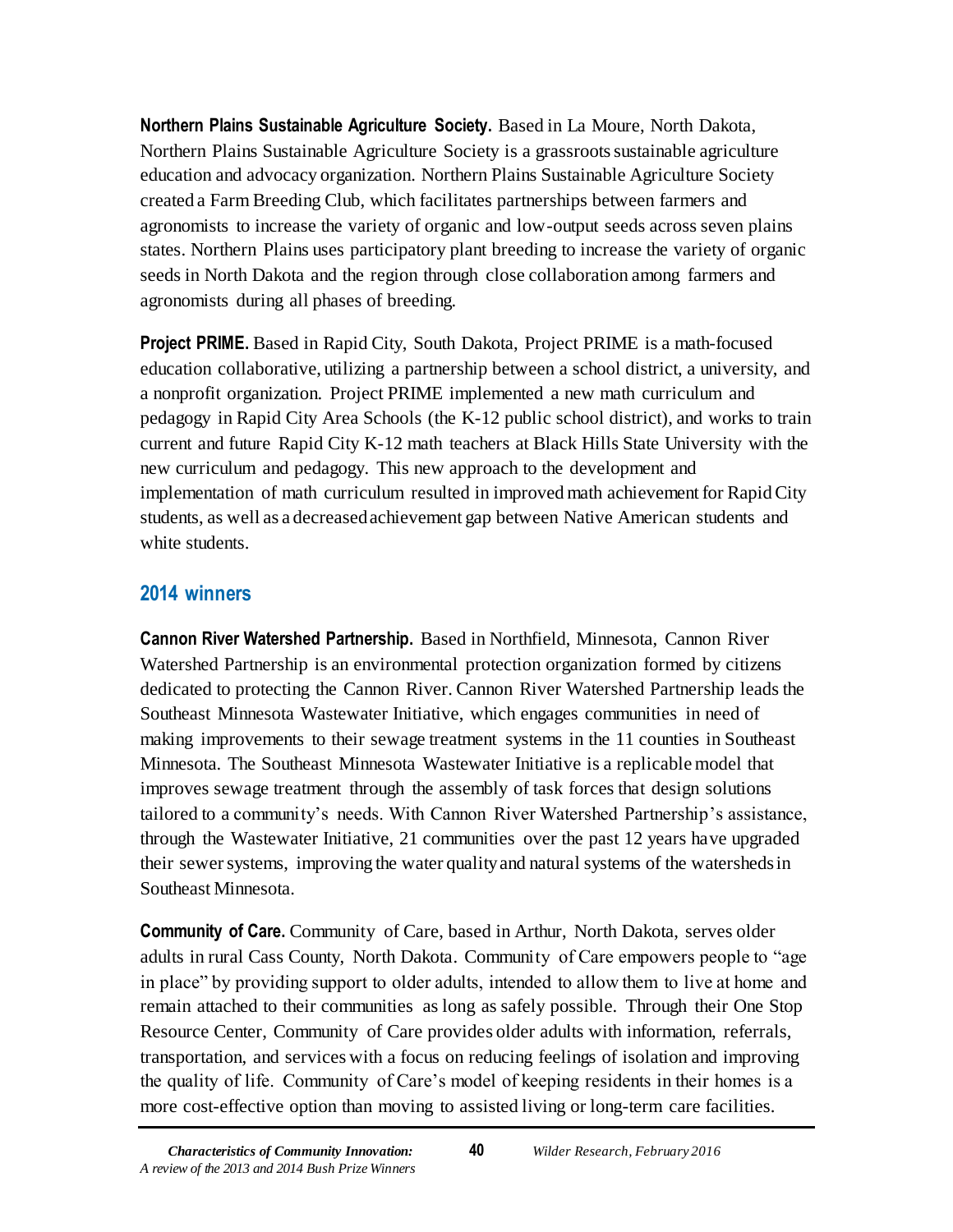**Destination Rapid City.** Based in Rapid City, South Dakota, Destination Rapid City is a nonprofit business league that serves and promotes Downtown Rapid City. Destination Rapid City built Main Street Square, a public gathering space, to help revitalize Downtown Rapid City. The space intends to draw the community together, appeal to visitors, and allow downtown businesses to thrive. The square was created to provide the space and infrastructure to facilitate frequent, free, and family-oriented activities, cultural events, and festivals, all sponsored by Destination Rapid City.

**Domestic Violence Crisis Center.** Based in Minot, North Dakota, Domestic Violence Crisis Center is the only domestic violence intervention organization in a 100-mile radius. Domestic Violence Crisis Center developed a campus-style shelter where victims of domestic abuse have centralized access to housing, supportive services, and resources. As early adopters to this new format of service provision, Domestic Violence Crisis Center provides safer and streamlined services to survivors, and can now serve triple the number of survivors it could before the campus's creation.

**Face It TOGETHERSioux Falls.** Face It TOGETHER Sioux Falls is an addiction management organization, focused on changing the way the Sioux Falls community approaches addiction. Face It TOGETHER Sioux Falls created a new model to provide holistic, peer-to-peer support services to those seeking addiction care as opposed to a short-term clinical approach, and provides that support at all stages in the recovery process. This was developed in collaboration with the community, and a variety of sectors in Sioux Falls now work to support the organization and those receiving services from it financially and otherwise.

**First Peoples Fund.** Based in Rapid City, South Dakota, First Peoples Fund is a community development and culture preservation organization. First Peoples Fund provides financial and technical support for Native American artists through fellowships to entrepreneurial artists and artists focused on cultural preservation. Entrepreneurial artists receive a threestep training program to build their skills and knowledge of business practices, and First Peoples Fund works to facilitate connections between artists, giving them a network from which they can continuously learn from one another.

**Lanesboro Arts.** Based in Lanesboro, Minnesota, Lanesboro Arts is a community development arts organization. Lanesboro Arts facilitated the designation of their entire town as an arts campus, entailing the transformation of infrastructure and underused public space into artful gathering places. Since being declared an arts campus, Lanesboro has seen increased economic development and tourism, as well as increased partnerships between arts, community organizations, and city planners, resulting in the integration of arts engagement programs into the daily lives of residents and visitors.